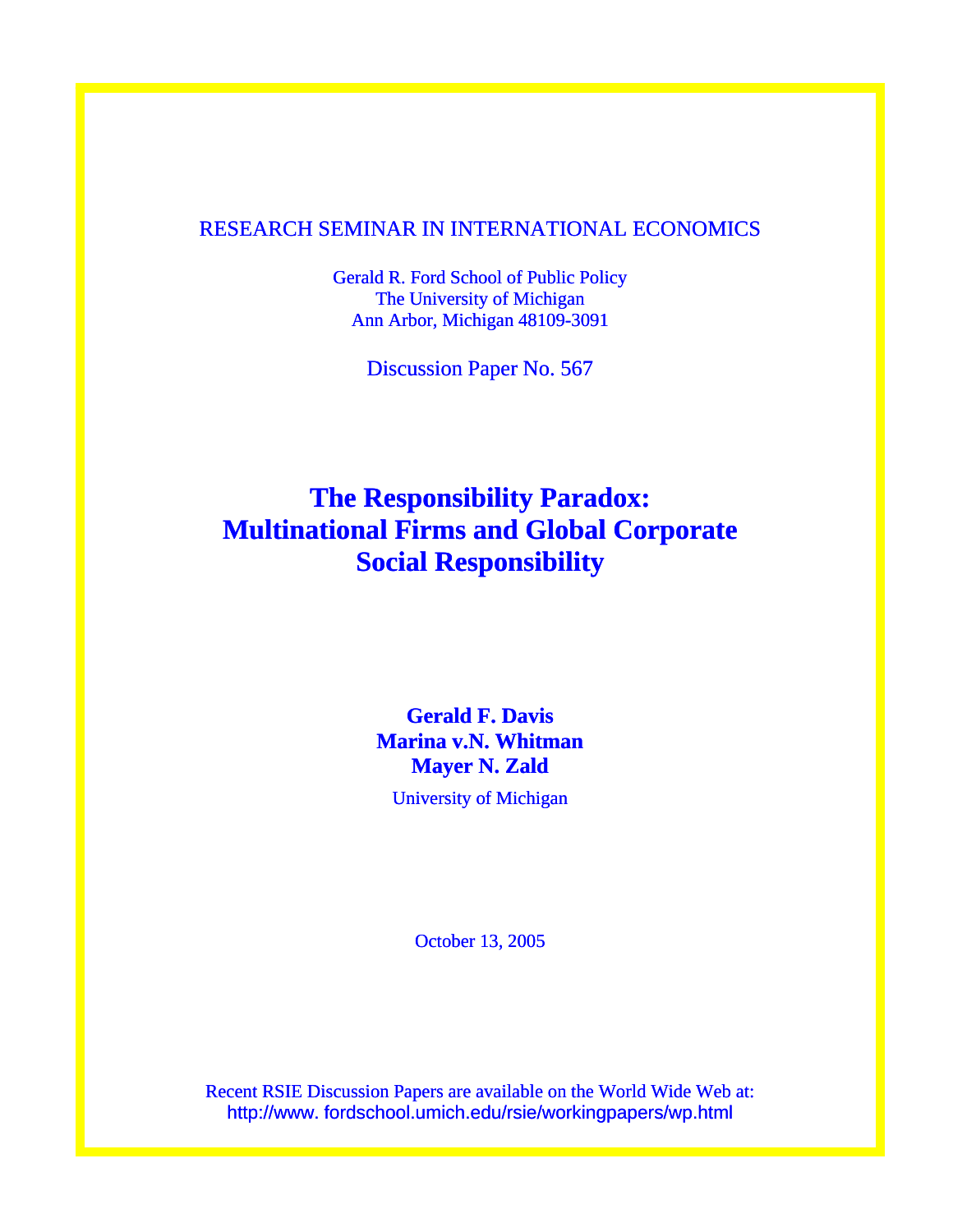## **The Responsibility Paradox: Multinational Fir[m](#page-1-0)s and Global Corporate Social Responsibility[\\*](#page-1-0)**

Gerald F. Davis Stephen M. Ross School of Business, The University of Michigan

Marina v.N. Whitman Gerald R. Ford School of Public Policy and Stephen M. Ross School of Business,, The University of Michigan

> Mayer N. Zald Department of Sociology, The University of Michigan

> > October 13, 2005

<span id="page-1-0"></span> <sup>\*</sup> We thank David Hess, Sid Tarrow, and participants in the "Global Corporation and Human Well-Being" seminar for comments, and the Center for Advancing Research and Solutions for Society for funding.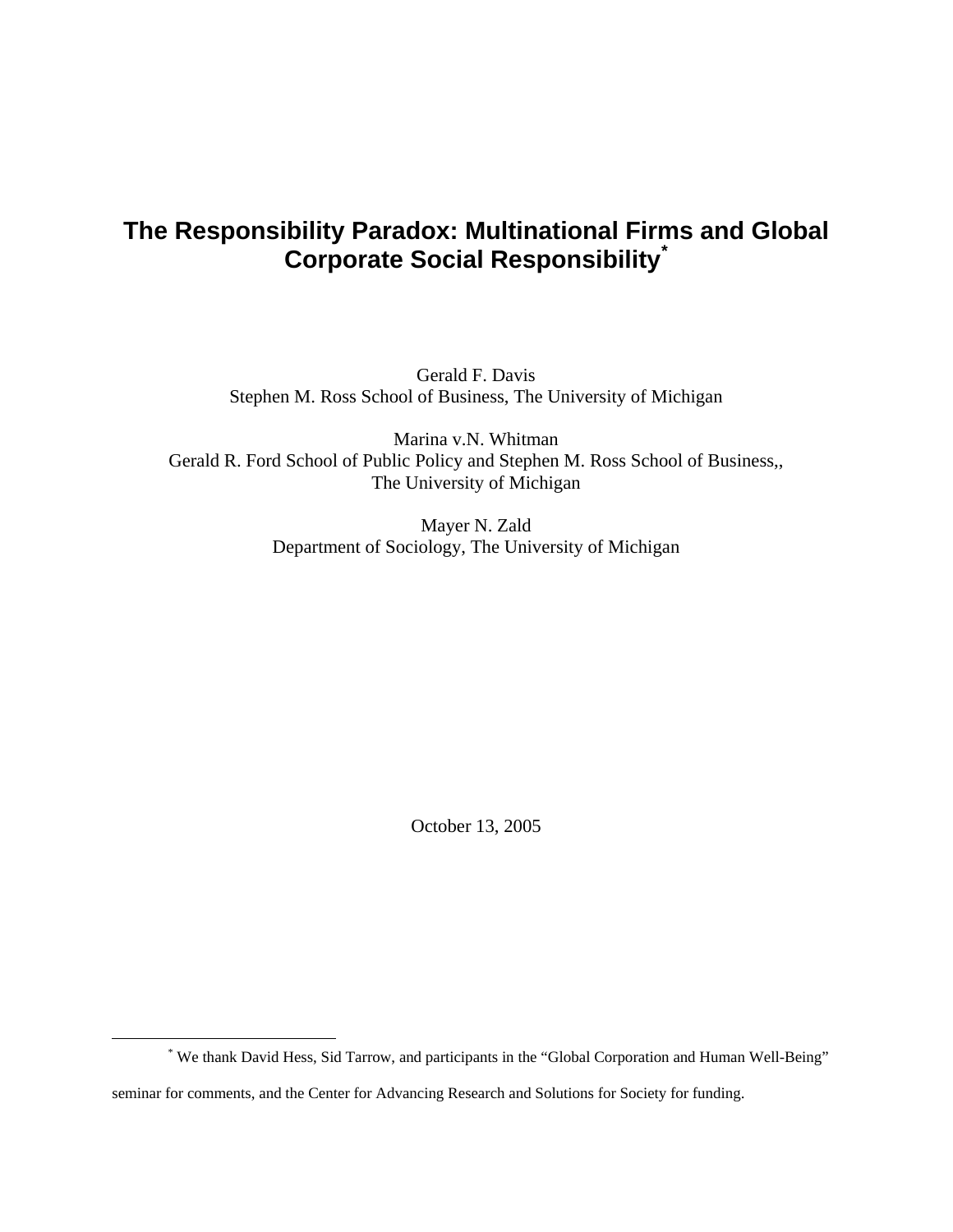### *Abstract*

This paper examines the impact of multinational firms' increasingly blurred geographical and institutional boundaries on the nature and definition of Corporate Social Responsibility (CSR). It begins with a brief history of CSR, describes changes in the global corporation and the pressures impinging on it over the past 25 years, and analyzes the resulting mismatch between the contemporary corporation and traditional concepts of CSR. It then dissects some of the issues raised by this new concept of CSR, and speculates on future trajectories for CSR in multinational corporations as globalization continues to exert pressure for convergence of national standards into a more universal definition of Global CSR.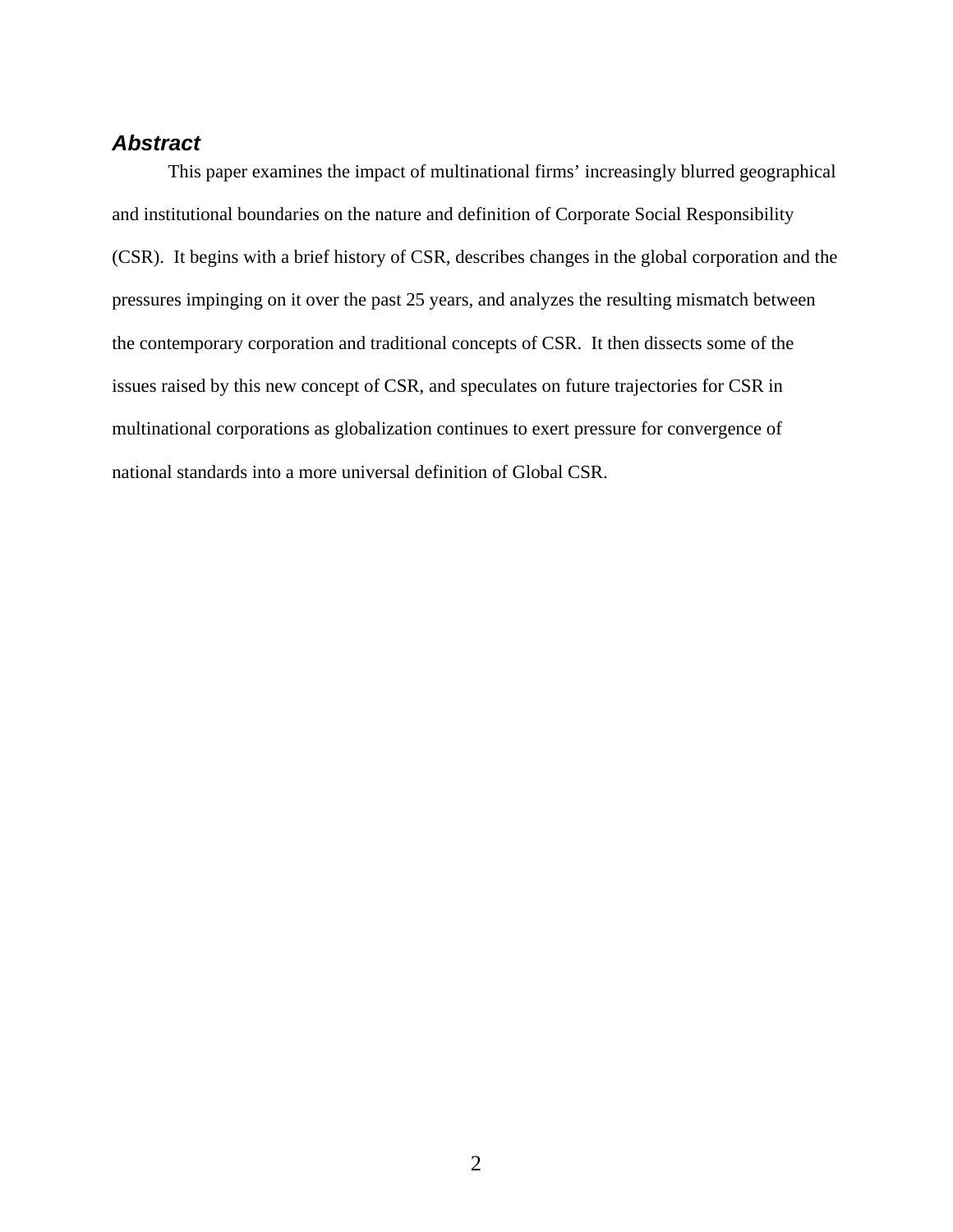Discussions of corporate social responsibility typically are premised on a view of the corporation as a social actor, comprised of members and located in a tangible place. They have stakeholders—employees, investors, suppliers, consumers, and broader communities—each of which is owed a particular responsibility. Debates often turn on which stakeholders are primary (shareholders, employees, or a broader community), or whether CSR activities, such as supporting the local non-profit community, yield positive performance benefits for the organization (Margolis and Walsh, 2003). In this paper, we argue that CSR (understood as actions a company takes that are not legally mandated but are intended to have a positive impact on stakeholders, broadly construed) is challenged by the changing shape of the contemporary multinational corporation.<sup>[1](#page-3-0)</sup> Global companies today are often characterized as mere legal fictions that act as a center for the coordination of contractual relations, from supply chains and distribution channels to financial arrangements and licensing agreements. Moreover, their legal and headquarters locales often bear little relation to the places where their goods and services are produced or delivered. They are "rootless cosmopolitans," in Martin Wolf's (2004) paraphrase. Thus, obligations to their "employees" or "communities" are a conundrum.

We therefore introduce and unpack the concept of "global corporate social responsibility." While firms traditionally orient their CSR activities (such as philanthropy and employee voluntarism) toward local communities, particularly their headquarters city, global CSR implies that corporations may be held responsible for actions beyond the firm's boundaries

<span id="page-3-0"></span> $\frac{1}{1}$  $1$  There are at least as many definitions of CSR as there are writers on the topic—the US Congressional Human Rights Caucus defines it as "achieving commercial success in ways that honor ethical values and respect people, communities, and the environment," while the European Commission defines it as "a concept whereby companies integrate social and environmental concerns in their business operations and in their interaction with their stakeholders on a voluntary basis." As we argue in this paper, the "voluntary" aspect can be somewhat ambiguous.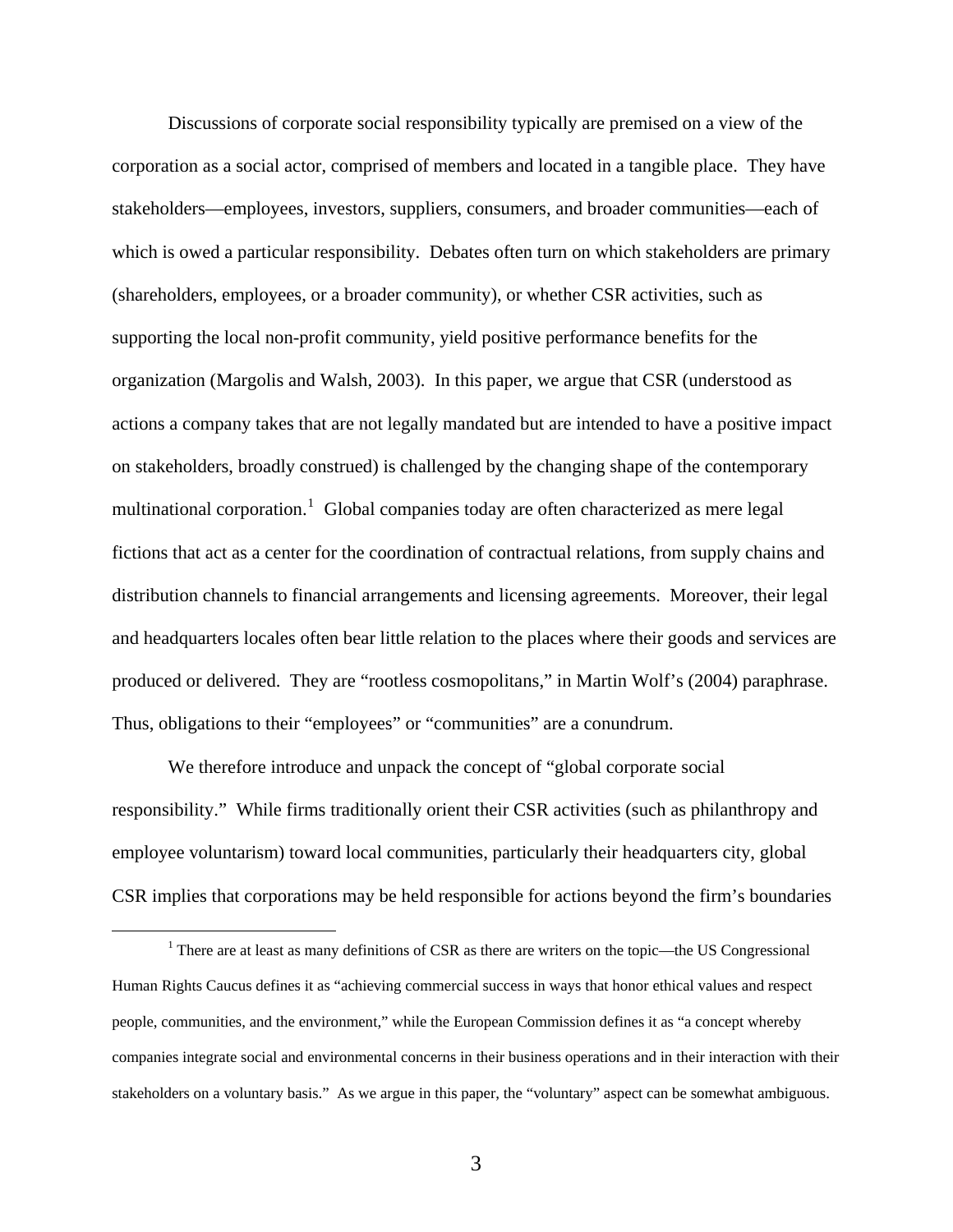and beyond their local community to include suppliers, distributors, alliance partners, and even sovereign nations in which they do business. We begin with a brief history of CSR, describe some of the changes in the global corporation over the past 25 years, and analyze the mis-match between the contemporary corporation and traditional ideas of CSR. We discuss new pressures on the global corporation arising from competition in product markets, demands from capital markets, and regulatory and social pressures that follow from global operations. We then dissect some of the issues raised by this new concept of CSR, and speculate on future trajectories for CSR in global corporations.

### *Origins of Corporate Social Responsibility*

Corporate social responsibility (CSR) is, at least in its naming and formal recognition, a relatively recent phenomenon. Yet owners and managers of firms have engaged in activities that we would now consider CSR almost from the beginning of the industrial revolution. Programs today regarded as "extra-curricular" were integral to production in the late  $18<sup>th</sup>$  century, as the industrial revolution concentrated production in factories. Societal institutions for the support of factory work were under-developed at that time: both the physical and social infrastructure for large-scale manufacturing were lacking. Thus, owners found that they had to provide for the efficient transport of raw materials and products and the housing, education, and literacy of workers. Moreover, they found workers to be lacking in labor discipline: they were slothful, prone to drunkenness, unused to punctuality, and in general difficult to manage (Pollard, 1965).

For some of these problems, entrepreneurs could court support from the relevant governmental level, but they often had to rely on their own resources. Business owners often helped develop roads and canals, and they supported other groups interested in issues such as education of workers and their children. If the factory did not have a suitable stock of housing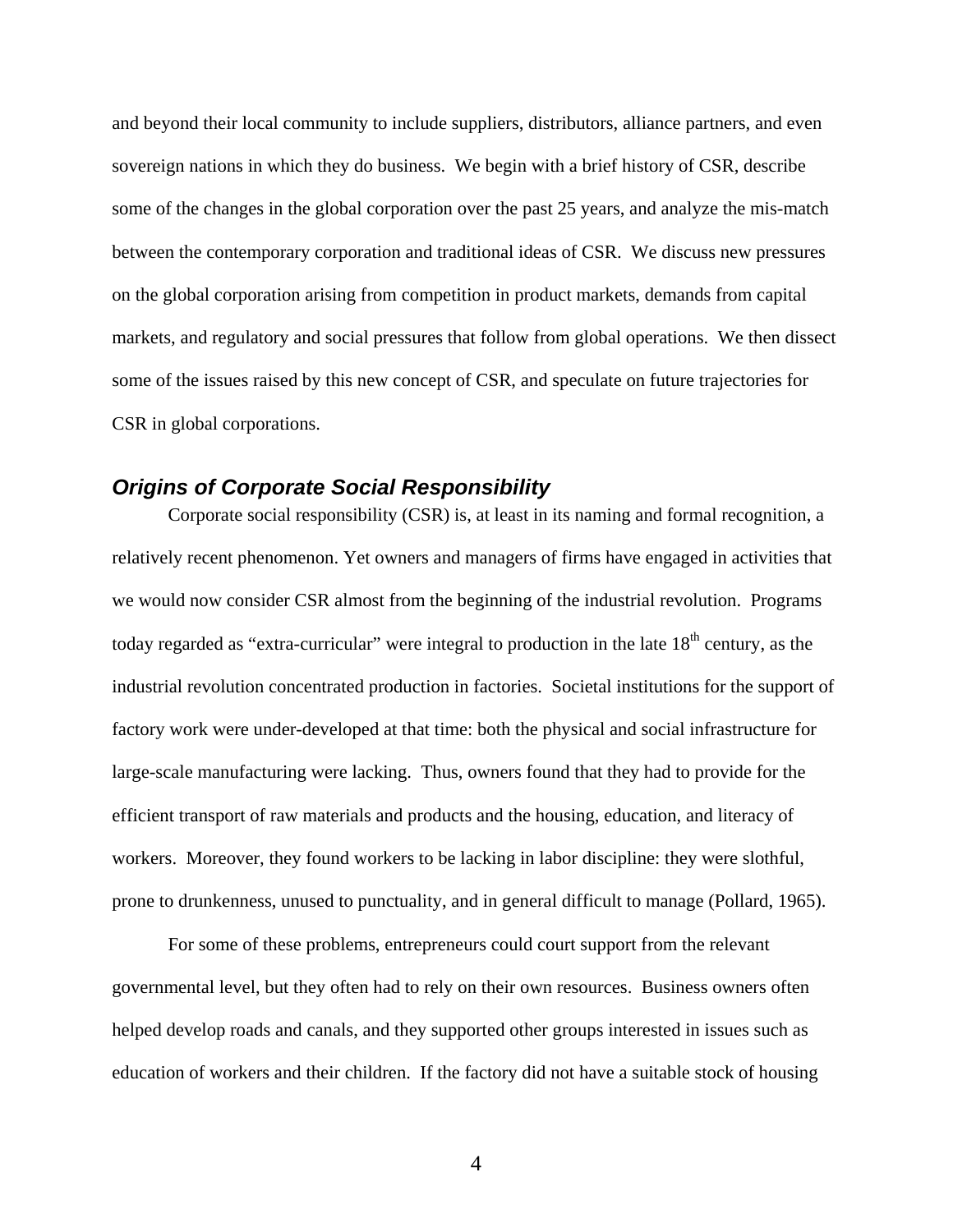nearby, factory owners might build housing estates. Moreover, owners saw advantages for supporting "moral education" in support of labor discipline. Inside the factory, owners could use rewards and punishments to induce what they saw as proper behavior, such as punctuality and attentiveness to quality. But owners also provided support for the efforts of churches and evangelists to change the moral codes of laborers outside the workplace. Thus, the early industrial revolution was a period of great religious ferment, and working class communities proved fertile ground for religious cultivation.

When roads and canals became the province of the state, or when companies emerged to provide transportation services, manufacturers stopped supplying them. When plants were located in urban areas, the need to provide housing declined. But well into the late nineteenth century, owners often provided housing and community services, sometimes with beneficent motivations, sometimes with a strong control and discipline component. Pullman, Illinois, a company town created on the edge of Chicago to service the manufacture of railroad cars, led a contemporary commentator to state: "The wholesome, cheerful surroundings enable the men to work more constantly and more efficiently" (Richard Ely, "Pullman: A Social Study," Harper's Magazine 70: 452-466, 1885). But he went on to note the downside of a company-run total institution: "It is benevolent, well wishing feudalism, which desires the happiness of the people, but in such way as shall please the authorities," and Pullman went on to be the site of one of the most famous and brutal labor disputes in US history in 1894. (Company towns still feature prominently in some developing economies; e.g., the Tata conglomerate in India continues to operate the town of Jamshedpur on behalf of its steel manufacturing facility.)

The creation of the great fortunes of the late 19th and early 20th centuries spurred a wave of extra-local philanthropy that might be considered a forerunner of CSR. John Rockefeller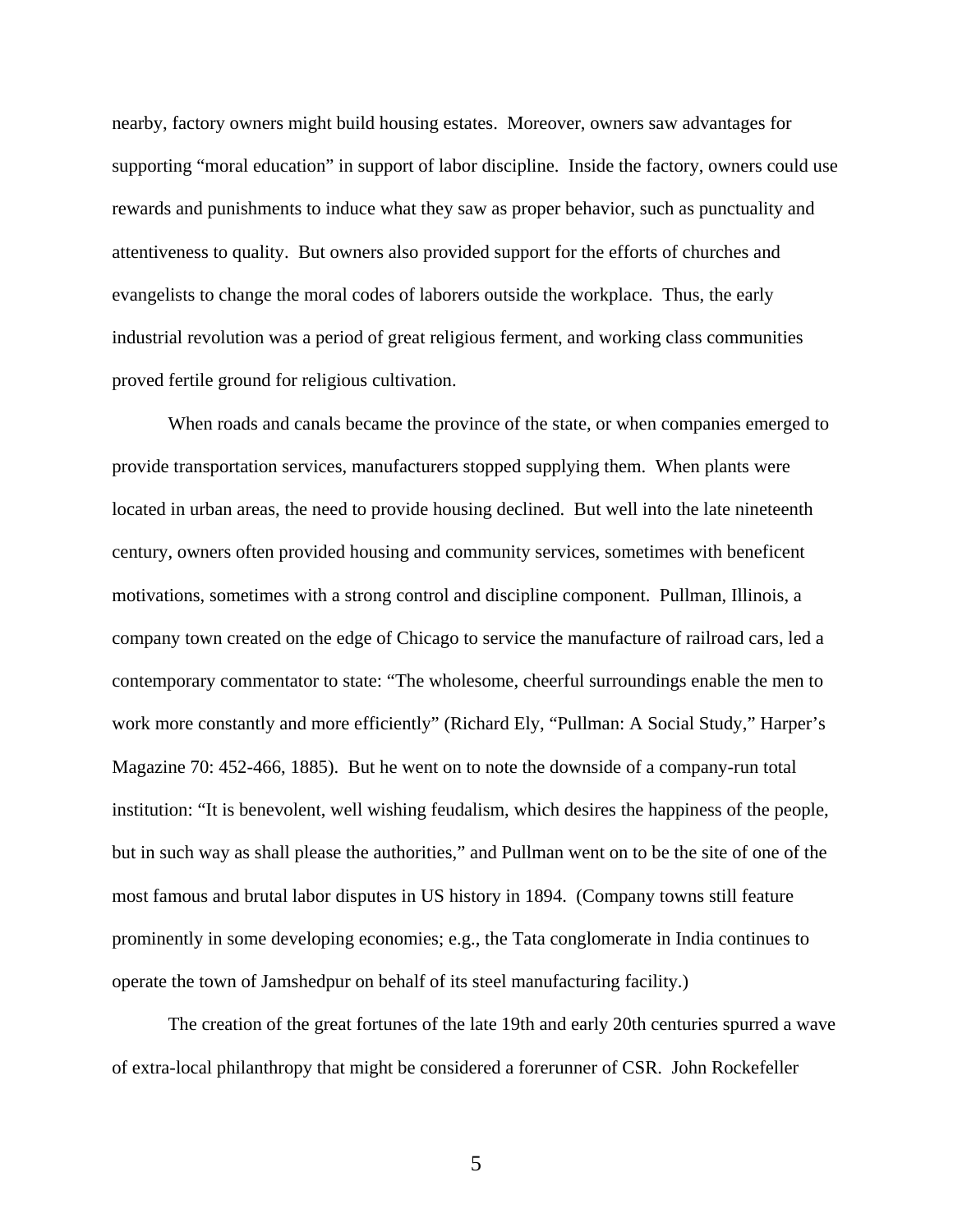provided the funds for creating the University of Chicago, and Andrew Carnegie was instrumental in funding public libraries in many communities across the country, far from the origins of his steel fortune. Realizing that the meager salaries of college faculty at the time left them without adequate resources for their retirement years, Carnegie also provided the funds to begin TIAA, which became the major vehicle for faculty pension support in the United States.

By the beginning of the 20th century "welfare capitalism" became the name of those activities in which companies provided extensive community facilities and company programs to their workers. Sometimes done with a real commitment to the workers and their families, other times with an eye on keeping labor unions out or under the control of management and keeping the state at arm's length, welfare capitalism became widespread. From community activities to medical services and retirement plans, American firms provided what increasingly became the province of the state in Europe. Of course, the range of services and programs varied enormously and most of the population was not employed by these firms, but even during and after the Great Depression, many firms continued to engage in these practices, often to forestall unionization attempts (Jacoby, 1997).

During the post-World War II era, employee health insurance and pension programs that embodied the essence of welfare capitalism became standard practice in large corporations as components of modern human resource management. However, externally-oriented CSR programs became more problematic, as a debate emerged about how much responsibility firms had for their communities. If the expenditures were not aimed at improving profits, were they justifiable? The Michigan Supreme Court's decision in *Dodge v. Ford Motor* in 1919 had stated it plainly: "A business corporation is organized and carried on primarily for the profit of the stockholders. The powers of the directors are to be employed for that end. The discretion of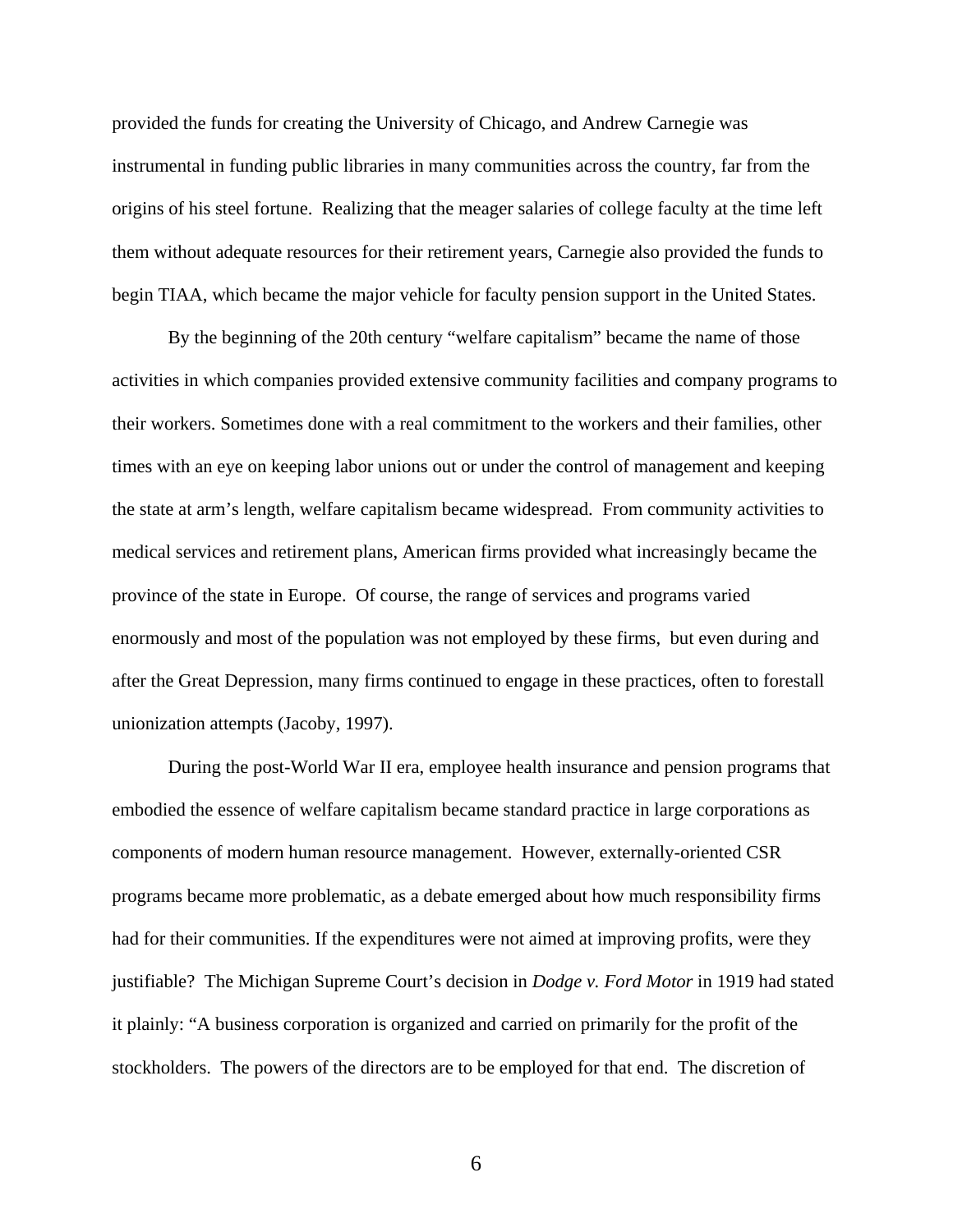directors is to be exercised in the choice of means to attain that end, and does not extend to a change in the end itself, to the reduction of profits, or to the non-distribution of profits among stockholders in order to devote them to other purposes." How could one distinguish between philanthropy aimed at satisfying the major owner's or CEO's personal tastes and a more articulated formulation of how the corporation should relate to its surrounding communities? Responses to these questions went back to the writings of Maurice Clark in the first twenty five years of the 20th century, and continued in the writings of academics such as Clarence Walton and Howard Bowen. Indeed, Archie Carroll (1999) attributes the modern conception of corporate social responsibility to Howard R. Bowen's landmark book, *Social Responsibilities of the Businessman* (1953). Others might dispute that attribution, but it is clear that in the 1950s more academic attention was paid to issues of business social responsibility.

It is useful to consider what contemporary commentators had in mind at this time when they wrote about the corporation. Carl Kaysen (1957: 313-4) famously coined the phrase "the soulful corporation" to refer to the new, more "responsible" large enterprise: "No longer the agent of proprietorship seeking to maximize return on investment, management sees itself as responsible to stockholders, employees, customers, the general public, and, perhaps most important, the firm itself as an institution." Dispersed ownership and the availability of oligopoly profits enabled "a variety of expenditures whose benefits are broad, uncertain, and distant" (315), directed by a public-spirited cadre of professional managers. Moreover, "The whole labor force of the modern corporation is, insofar as possible, turned into a corps of lifetime employees, with great emphasis on stability of employment" (312) and thus "Increasingly, membership in the modern corporation becomes the single strongest social force shaping its career members…" (318).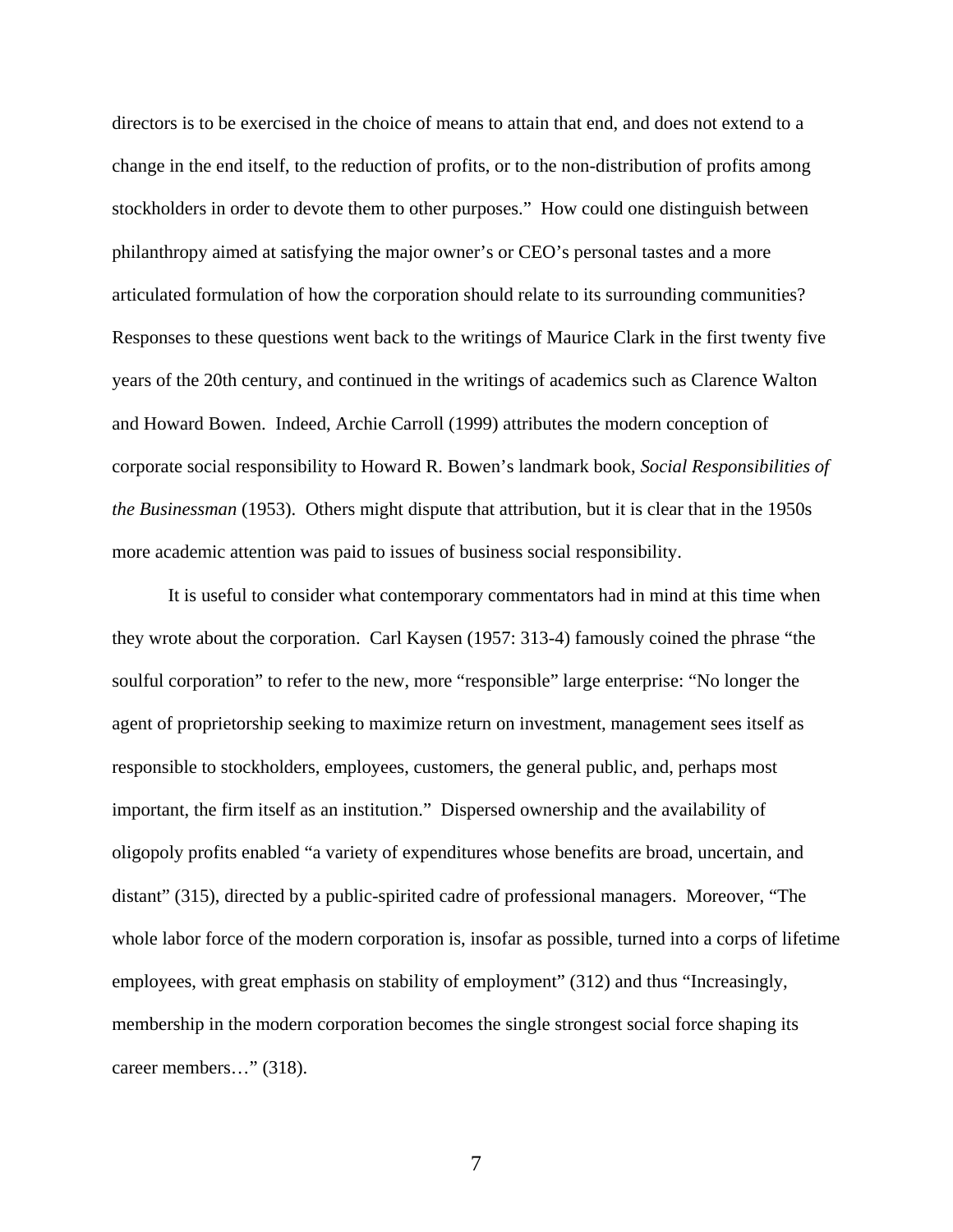Corporations were therefore powerful social institutions with enormous potential as levers of public policy. Thus, while prior efforts at Federal regulation of the corporation focused primarily on antitrust and investor protection, regulation beginning in the 1960s began to treat the corporation as an instrument of social policy aimed at eliminating discrimination, creating safer products and workplaces, and improving environmental quality. Through the channel of Federal regulation, social movements thereby began to influence corporate practice. The Civil Rights Act of 1964 established the Equal Employment Opportunity Commission to eliminate illegal workplace discrimination, and the Equal Employment Opportunity Act of 1972 gave the EEOC litigation authority. In the subsequent year, the EEOC created task forces to investigate discriminatory employment practices at "soulful corporations" such as Ford, Sears, GE, and GM, resulting in "affirmative remedies" for women and minorities going forward. Other movements built on the example of the Civil Rights movement in the late 1960s. Indeed, the Nixon Administration presided over perhaps the most sustained regulatory effort at ameliorating the social impact of the corporation in US history, with the creation of the Environmental Protection Agency in 1970, the passage of the Occupational Safety and Health Act of 1970, and the establishment of the Consumer Product Safety Commission in 1972 (Whitman, 1999).

Due in part to the impact of social movements on Federal policy, what had been the corporation's spontaneous beneficence toward its various stakeholders became encoded in regulation and statute. Indeed, one of the lasting impacts of these regulations is that the industries with the best overall records in a particular domain of social impact tend to be those that have historically been most heavily regulated or otherwise subject to social pressures. To document this observation, we calculated the average score by industry for three of the domains of social impact rated by KLD Research & Analytics. KLD's Socrates database provides annual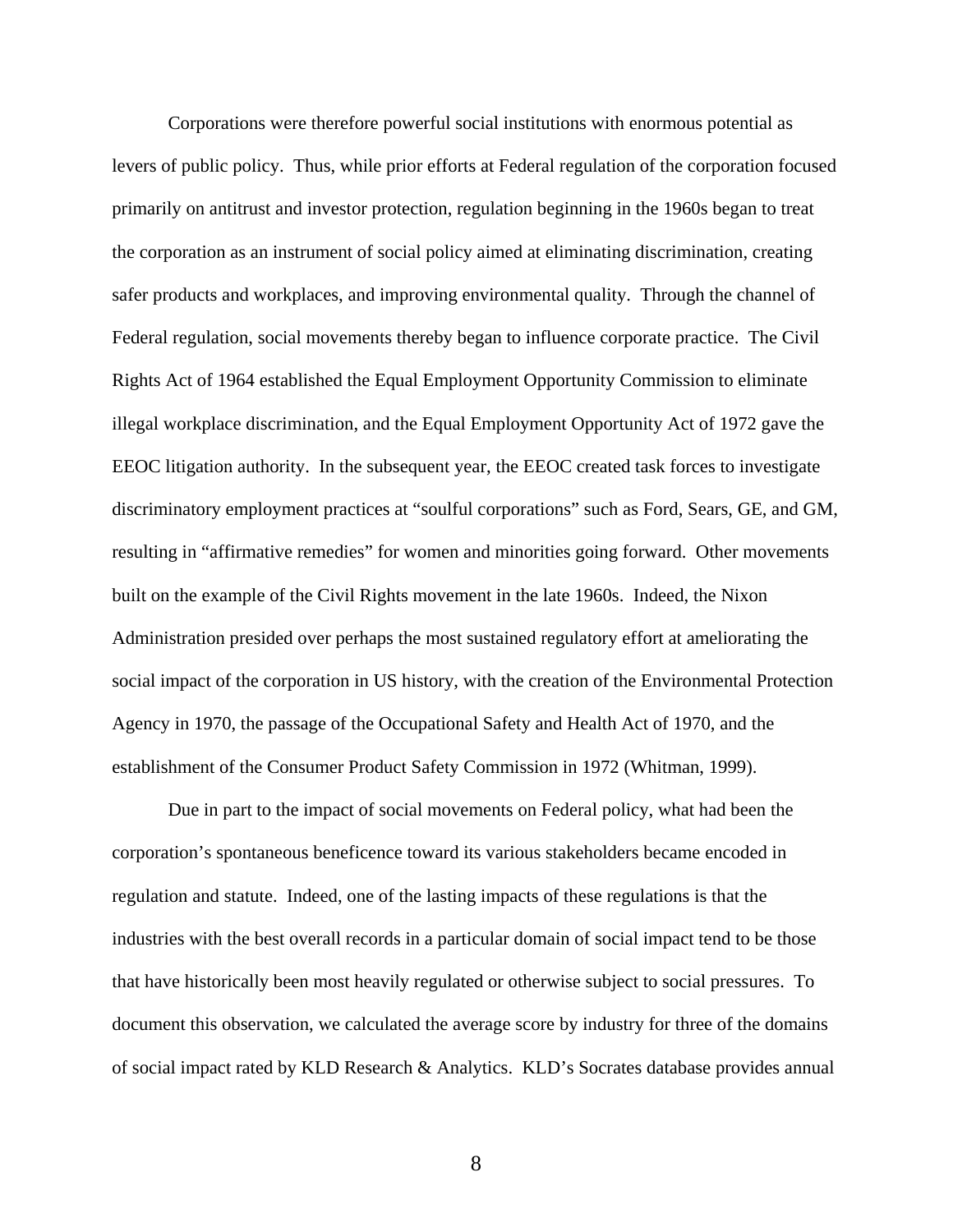ratings of several hundred public corporations on multiple dimensions of social responsibility for use by the "socially responsible investment" industry (see http://www.kld.com/). We find that the top-rated industries for our first dimension, "community engagement," were financial institutions whose contributions are effectively mandated by the Community Reinvestment Act of 1977. The top industries with respect to "environment," the second dimension, were petroleum refining, primary metals, rubber/plastic, and utilities (electric and gas), all susceptible to EPA oversight. Finally, the top industries for employment practices were primary metal, airlines, petroleum refining, and transportation, i.e., those among the most heavily unionized.<sup>[2](#page-9-0)</sup> Thus, while the literature on CSR typically highlights anecdotal evidence of corporate altruism (e.g., the oft-repeated story of Merck's development of its river blindness drug—see Margolis and Walsh 2003 for a critique), our reading suggests that regulation may be a surer path to soulful corporate behavior than good-hearted executives. (On the other hand, T.J. Rodgers, CEO of Cypress Semiconductor, responded to efforts by the Clinton Administration to induce more corporate good works with an op-ed in the New York Times (April 29, 1997): "When good works cease to be voluntary and become compulsory, charity becomes confiscation and freedom becomes servitude. Philanthropy is a byproduct of wealth, and wealth is best created in free markets whose workings embody a fundamental and true moral principle long forgotten in Washington.")

As Federal policy codified more explicitly the social responsibilities of the corporation, academics and consultants increasingly promoted social audits that represented an

<span id="page-9-0"></span> $2$ <sup>2</sup> The outlier on most of these dimensions is an athletic wear company—Nike—which adopted its stance on labor standards throughout its global supply chain in response to outside pressure from social movements (Fung, O'Rourke, and Sabel, 2001).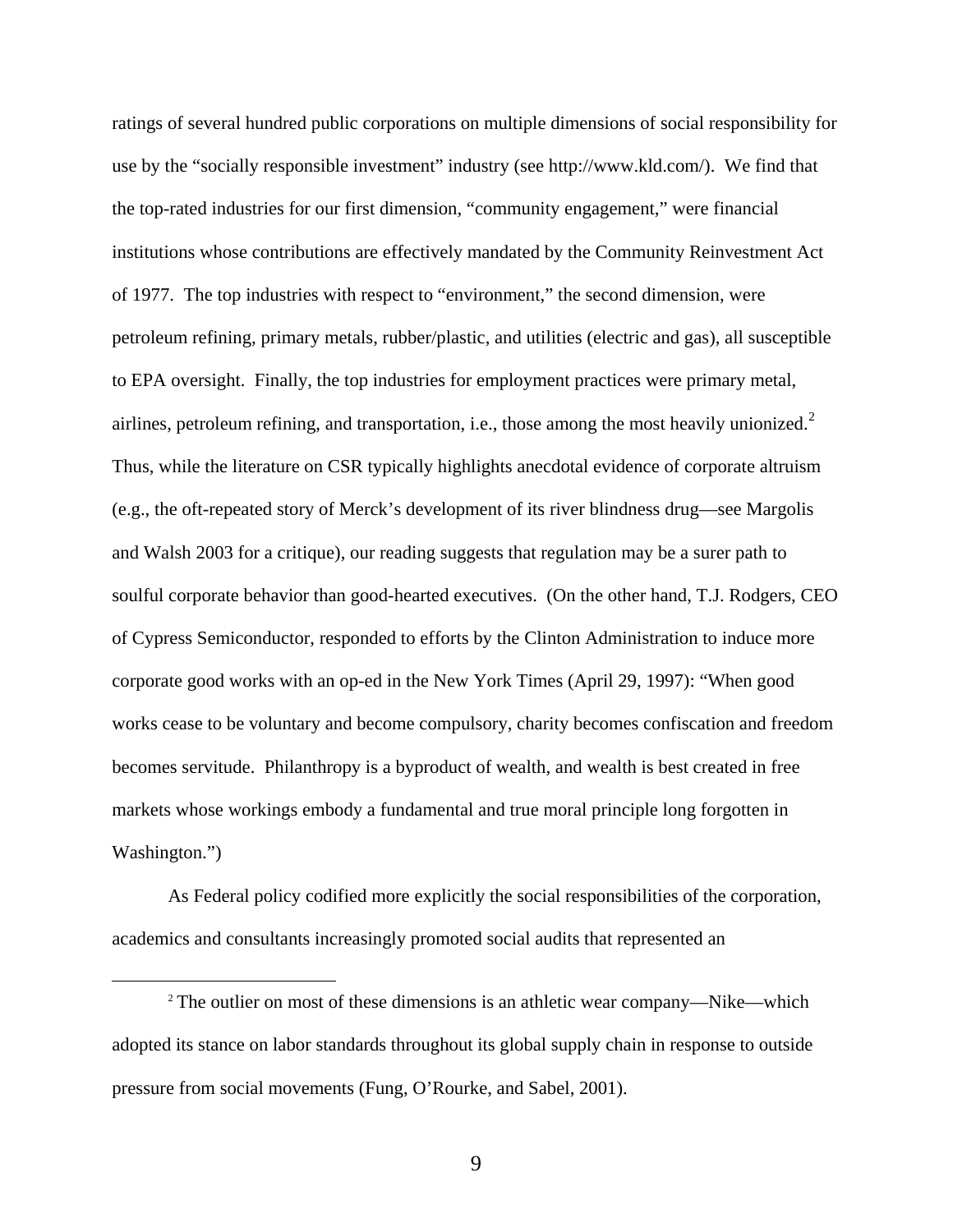institutionalized attempt to measure social performance. Some corporations began to systematically study and report on their own practices; GM, for instance, published its first Public Interest Report in 1972, and by 2005 52% of the Fortune Global 250 largest firms produced corporate responsibility reports separate from their annual financials, of which 30% were independently verified, usually by accounting firms (KPMG International Survey of Corporate Responsibility Reporting 2005). Stock mutual funds were founded that traded only in shares of firms meeting social responsibility criteria, such as the Pax World Fund, launched in 1971. From 1995 to 1999, funds investing in "socially screened" firms increased from \$162 billion to \$1.5 trillion in assets—about  $1/8<sup>th</sup>$  of the US mutual fund industry (Fung, O'Rourke, and Sabel, 2001). Investor activism increased as more proxy resolutions were introduced by both individuals and activist funds to prompt more ethical corporate action (Proffitt, 2001).

The growing interest in CSR created a demand for assessment tools to rate CSR and for professional groups to establish and promote CSR standards and practices. Reporting services developed to evaluate the efforts of corporations to promote CSR. Moreover, whereas owners and chief executives had set the policies for corporate philanthropy in earlier times without necessarily having a business rationale for their allocations, corporations began to rationalize their practices to fit senior managers' understandings of the duties and strategic requirements attached to the new normative standards. CSR was becoming an institution to deal with "stakeholder management," much as human resource management was institutionalized as a field and profession to manage employment relations (Dobbin and Sutton, 1998).

### *The Changing Shape of the Multinational Enterprise*

Both the concept and the implementation of CSR followed multinational corporations in becoming increasingly global during the final decades of the twentieth century. In the process,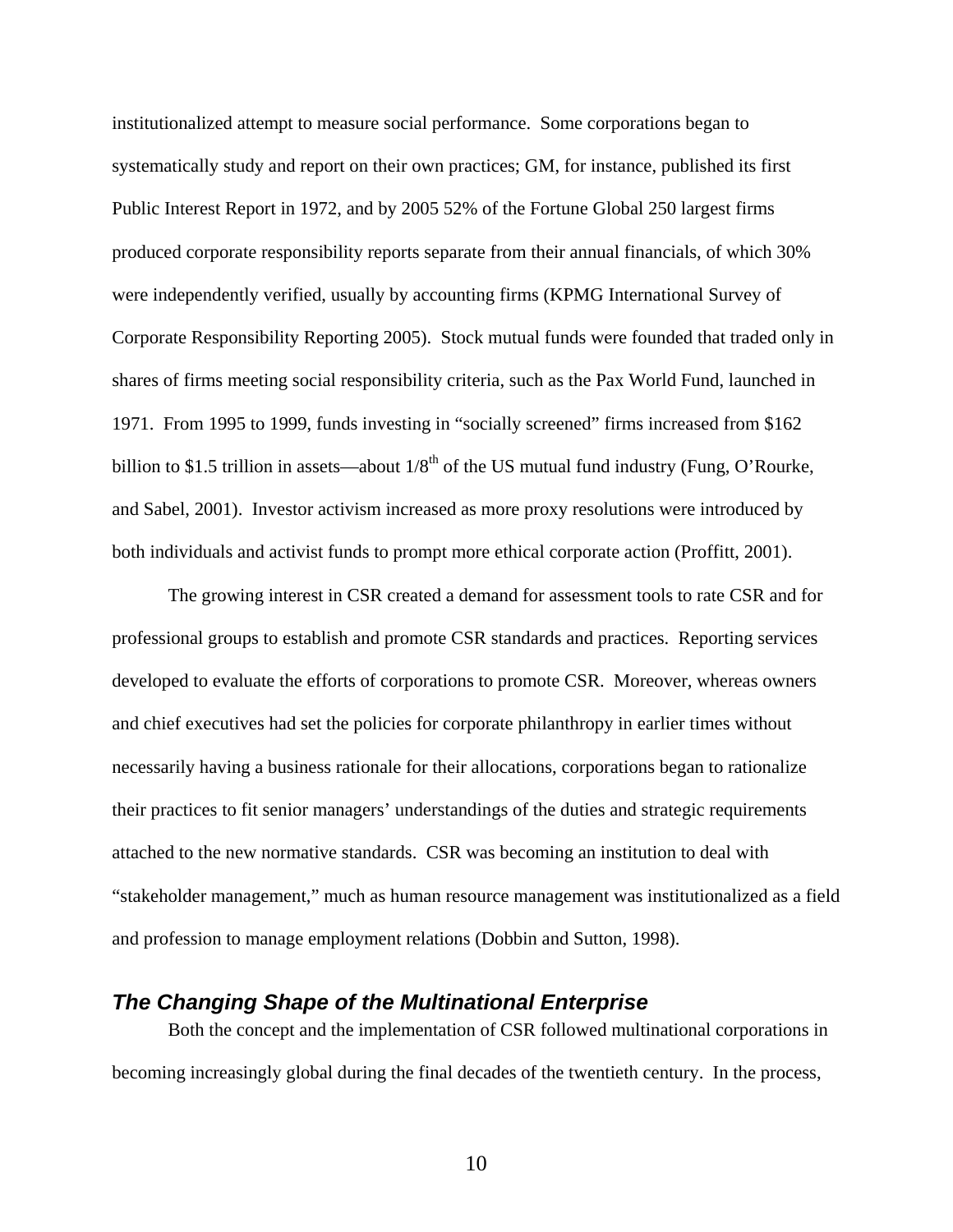two important kinds of boundaries became increasingly fuzzy: corporate boundaries that mark the distinction between activities and transactions occurring "inside" as opposed to "outside" a corporate entity, and national boundaries that separate "domestic" from "foreign." And these developments have caused significant shifts in the way companies and their various constituencies regard CSR. Traditional CSR takes the hierarchical, integrated domestic manufacturer described by Kaysen as the prototype, available as a tool of social policy to regulators in Washington and social activists. But the multinational enterprise of the  $21<sup>st</sup>$  century bears little resemblance to its forbears, rendering the question of to whom it is responsible problematic.

#### **Eroding Corporate Boundaries**

Commentators in the 1950s and 1960s, such as Kaysen (1957), described continuous growth as the paramount objective of the corporation. One expected result was that the corporate sector would become ever larger, more concentrated, and more integrated over time, with a handful of the more "soulful" or beneficent corporations occupying dominant positions at the core of the economy. The emergence of acquisitive conglomerates in the 1960s and 1970s added the likes of ITT and Gulf + Western to the ranks of the largest firms, further concentrating corporate assets. But de-regulation in the 1980s enabled a wave of bust-up takeovers, followed by a trend toward vertical dis-integration and outsourcing that gained momentum during the 1990s. The result was that corporations were relatively smaller and more focused on a narrow range of activities within their corporate boundaries. Employment was becoming less concentrated in large firms, and the average number of industries in which a Fortune 500 manufacturing firm operated shrank rapidly between the mid-1980s and the end of the century (see Figures 1 and 2 below). Indeed, by the turn of the century, a number of large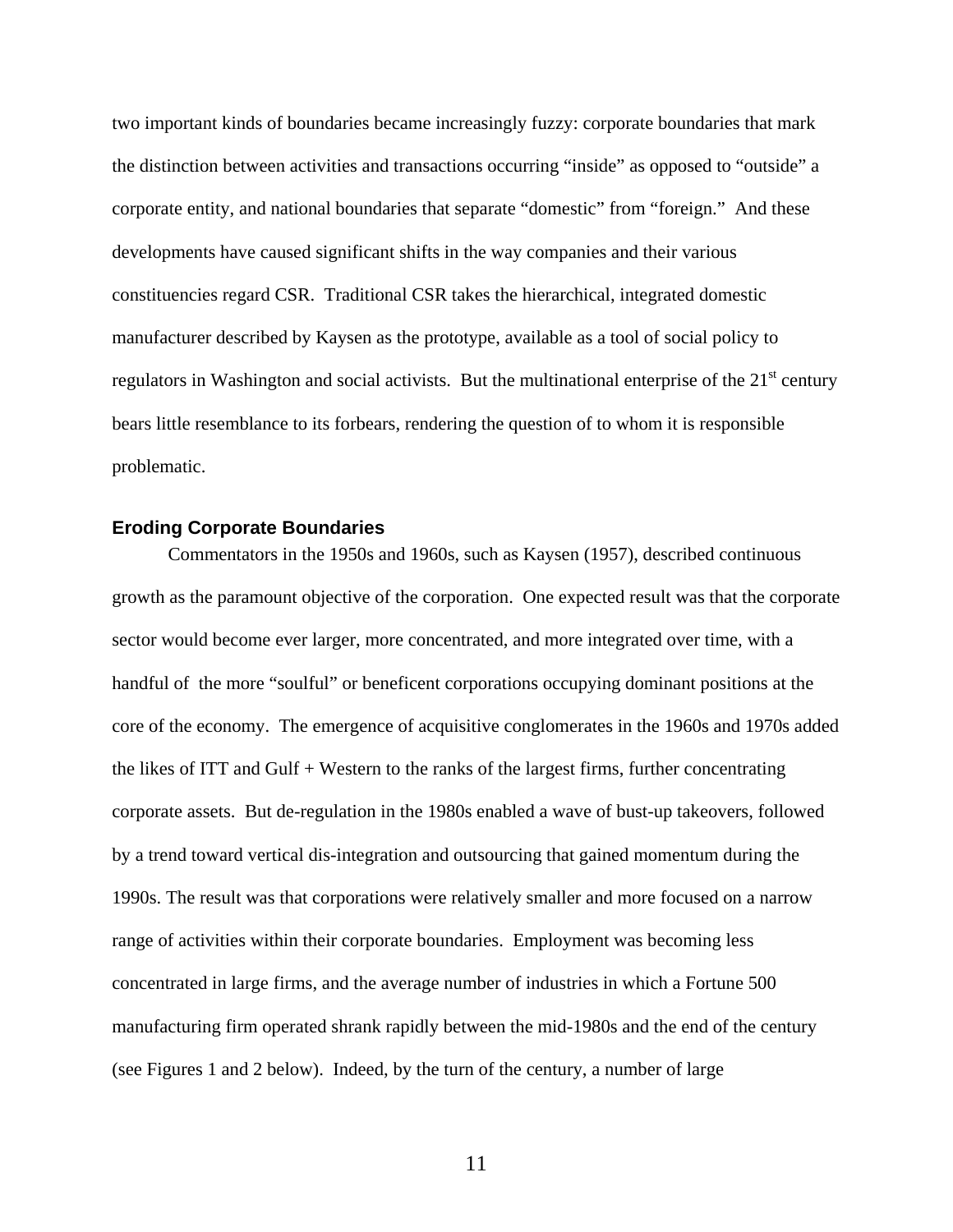"manufacturing" firms were in fact manufacturing nothing at all. Companies like Sara Lee sold off nearly all their manufacturing plants and became, in essence, "virtual" manufacturers, taking charge of design, marketing, and distribution but outsourcing the actual manufacturing to suppliers, following a model pioneered by Nike.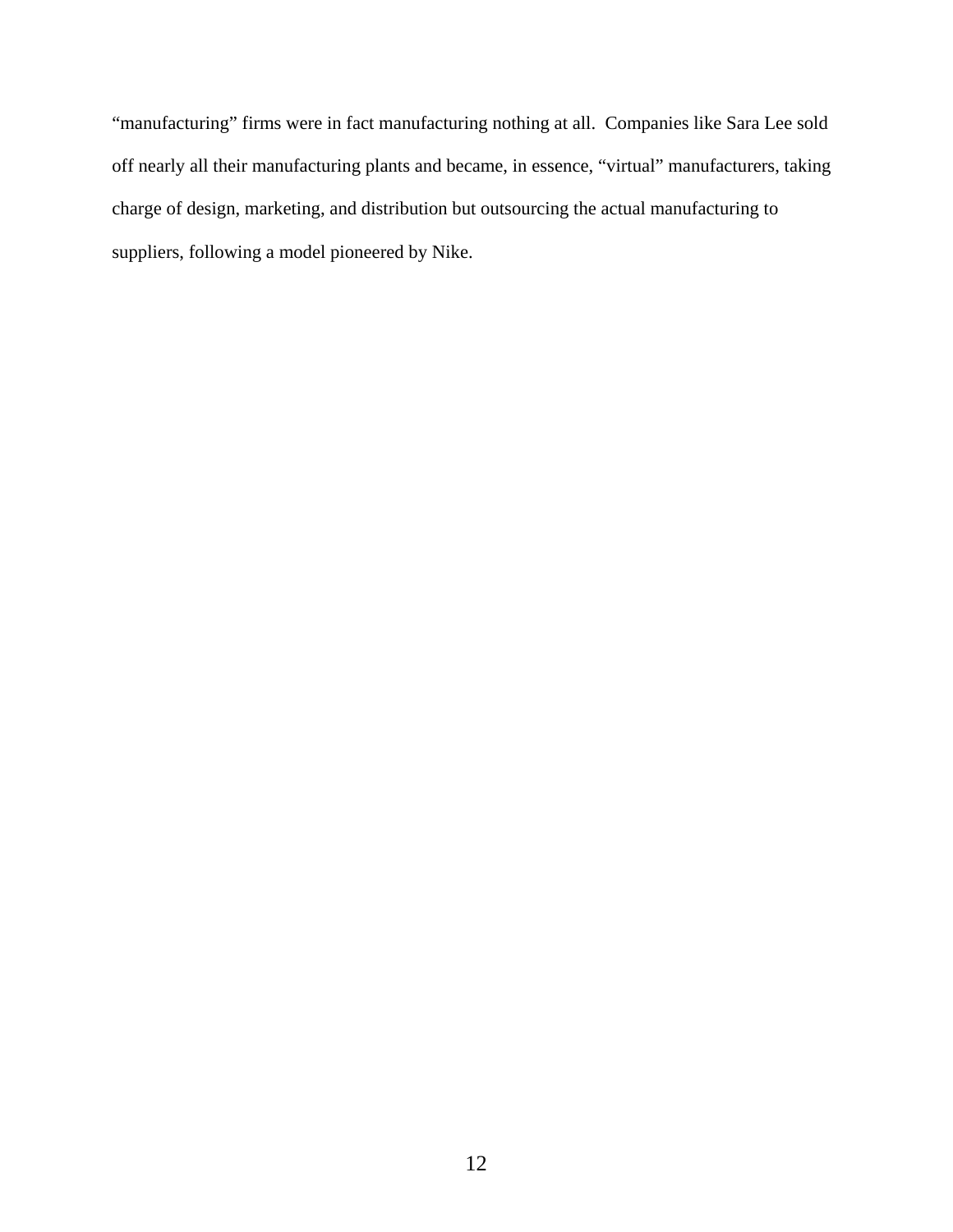



**Largest 500 Companies Share of Private Sector Employment (%)**

**Figure 2: Declining diversification among US manufacturers** 



**Median industrial diversification among** *Fortune 500* **manufacturers**

"Diversification" calculated using the entropy measure of unrelated diversification  $D U = \sum P_i ln(1/P_i)$ , where  $P_i$  is the proportion of a firm's sales made in 2-digit industry segment *i*, as reported on annual 10Ks. Sample is 500 largest manufacturers (by sales) for each year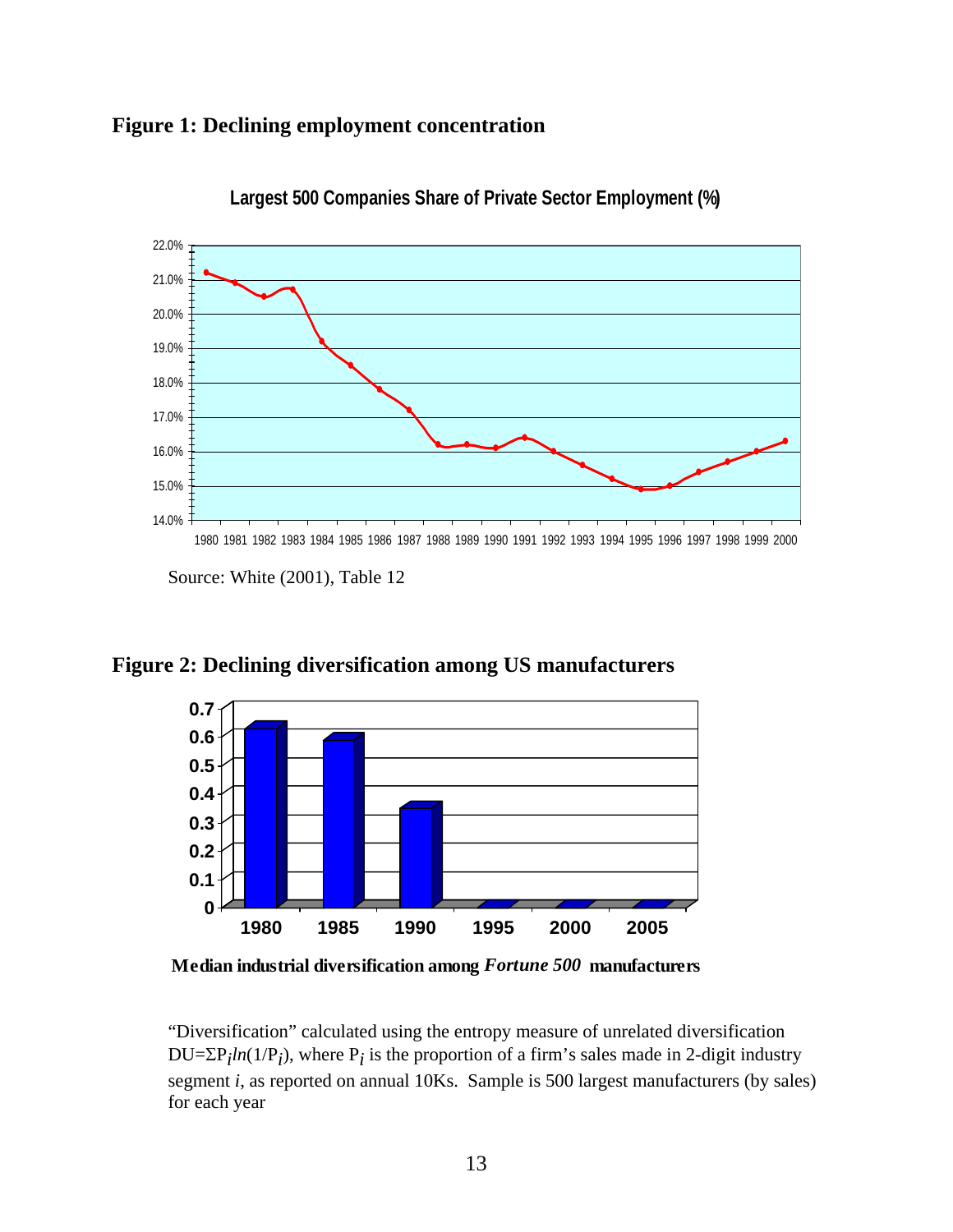Although the dis-integration and narrowing focus of large American firms has been going on since the mid-1980s, the mechanisms by which these transformations were brought about have changed. In the 1980s, the vehicle was primarily hostile takeovers and subsequent breakups of the huge and ultimately unsuccessful (by the judgment of the stock market) conglomerates created during the 1960s and 70s (Davis, Diekmann and Tinsley, 1994). By the 1990s, leveraged buyouts were replaced by spin-offs as firms like GM and Ford, which had once regarded their high degree of vertical integration as a source of competitive strength, now sought to unburden themselves of the high-cost union labor that had become a major competitive burden by spinning off their parts and components operations into separate companies (Delphi in the case of GM, Visteon in Ford's).

Outsourcing, that is, moving a variety of "non-strategic" activities from in-house to outside suppliers, continues to be seen as a major means of decreasing costs and increasing efficiency by a growing number of American corporations. In electronics, firms formerly referred to derisively as "box stuffers" did an increasingly large proportion of manufacturing and distribution for OEMs. Ingram Micro, for instance, assembled PCs for four of the five largest PC "manufacturers" during the late 1990s on the same assembly lines. And, although merger and acquisition activity picked up substantially at the end of the 1990s and continues to grow today, the large majority of such transactions, whether within a single country or across national boundaries, are for the purpose of horizontal rather than vertical expansion or diversification, and to grow the market for existing activities rather than to take on new ones (Aguilera, Dencker, and Escandell, 2005).

While companies are moving parts of their operations from the status of in-house activities to purchased goods and services, they are at the same time forming a variety of close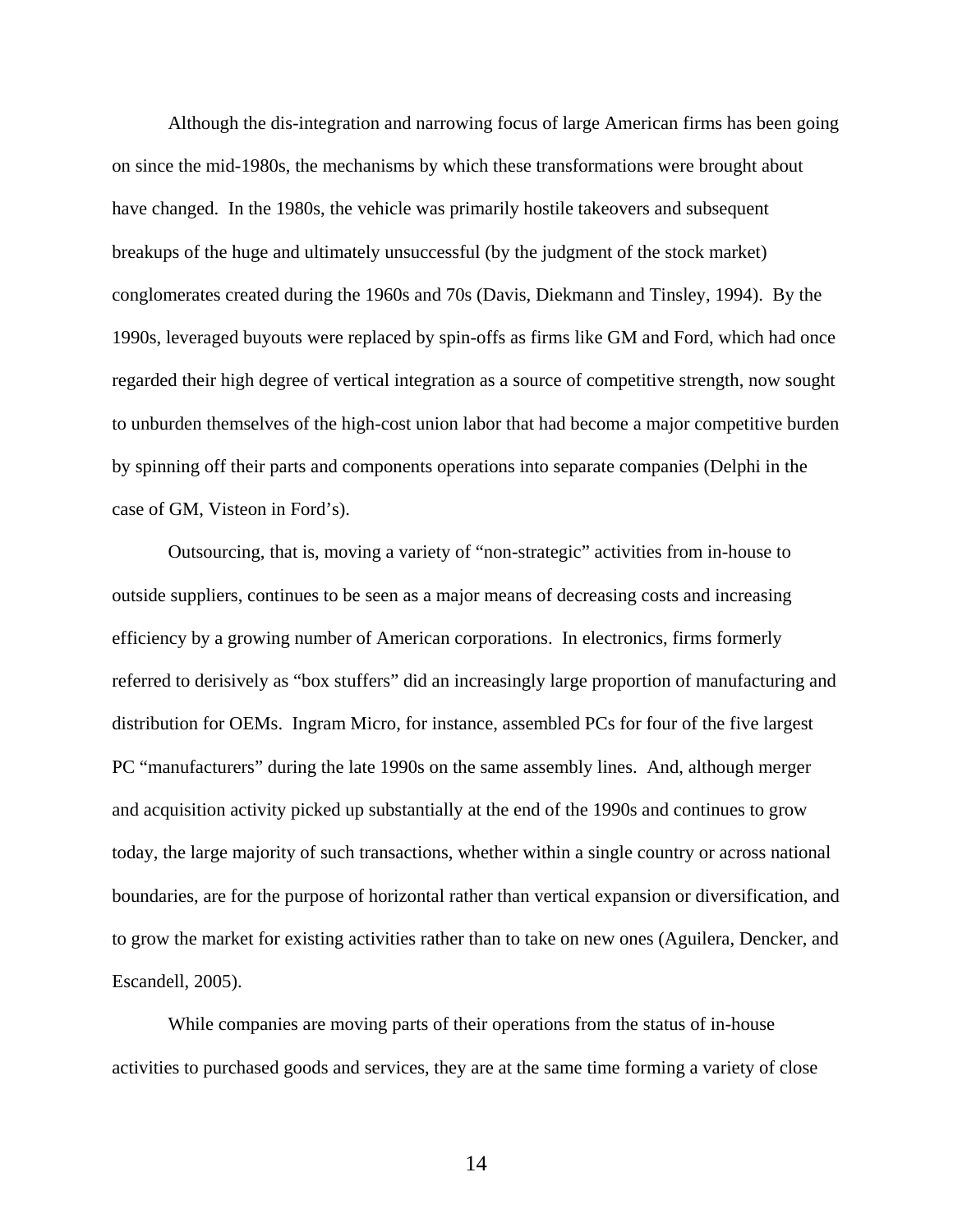relationships with suppliers and partners. Among such arrangements are joint ventures, strategic alliances, and long-term relationships with dedicated suppliers, where purchases are determined by considerations that go well beyond arms-length bidding. In some cases, such suppliers are privy to the proprietary designs of their customers, may share in the design process, and may in some cases actually build their inputs inside the customer's own plant. Volkswagen's famous assembly plant in Resende, Brazil allocated virtually all direct labor to multinational suppliers housed directly on the assembly line, including Rockwell and Cummins from the US, Eisenmann from Germany, and Delga from Brazil. Employees of Volkswagen performed R&D and exercised quality control over the final, VW-branded products.

Corporate boundaries, in short, are increasingly ambiguous, and with them the locus of corporate responsibility becomes more uncertain.

#### **Eroding National Boundaries**

American firms expanded their global reach significantly during the past two decades, in both production and sales. The proportion of sales outside of the United States by the largest US firms (in manufacturing, retail, transportation, and finance) increased from less than 14 percent in 1985 to more than 30 percent in 2001, with only a slight drop in the aftermath of 9/11 (see Figure 3 below). The fact that international trade grew faster than global output, both for the world as a whole and for nine of the ten largest countries (Japan being the lone exception), while foreign direct investment (FDI) grew still more rapidly than both, indicates that the same phenomenon was occurring in other major industrialized countries as well.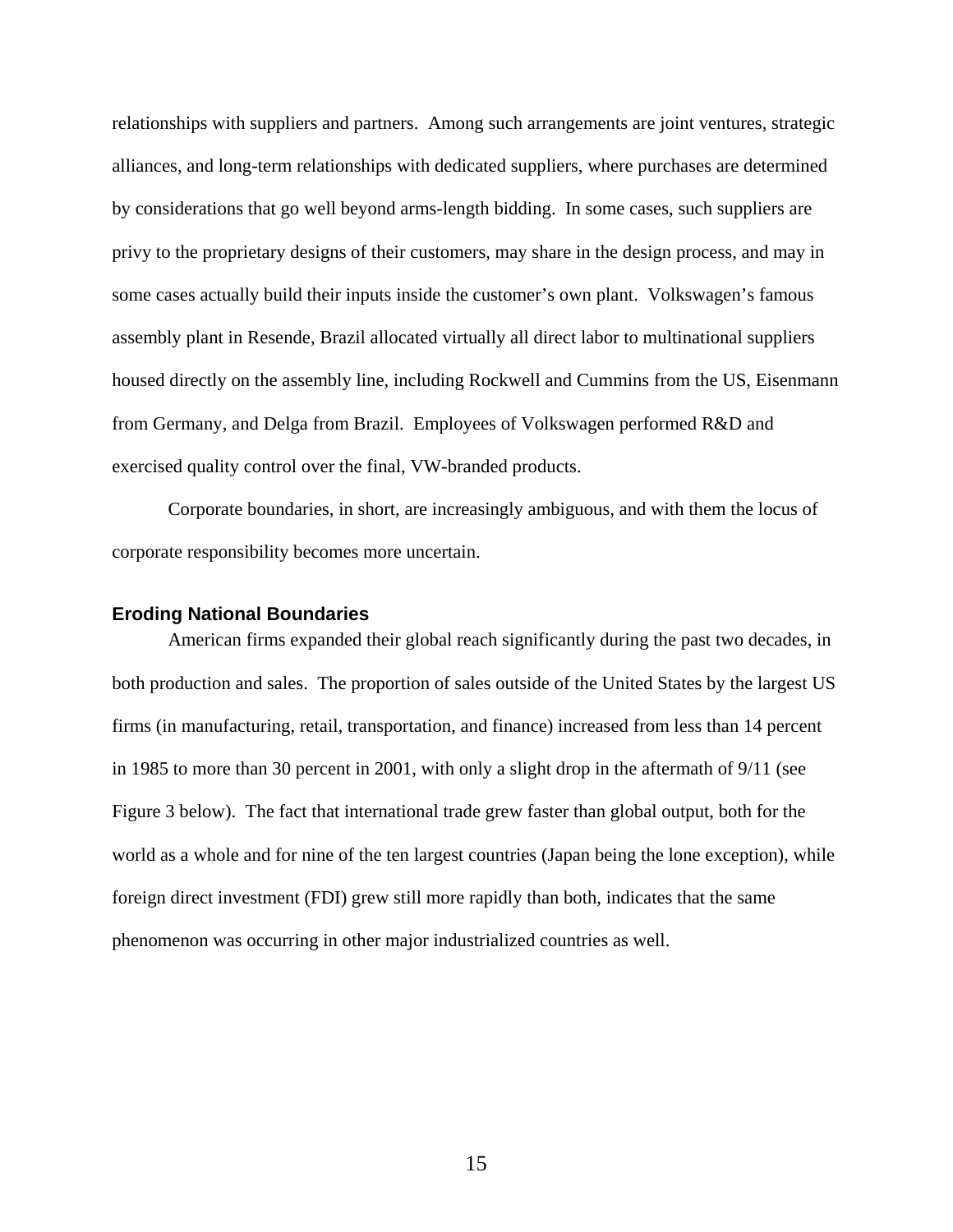



Mean non-US sales calculated from firm-level geographic segment data for the 1986 Fortune 500 largest manufacturers, as reported on annual 10Ks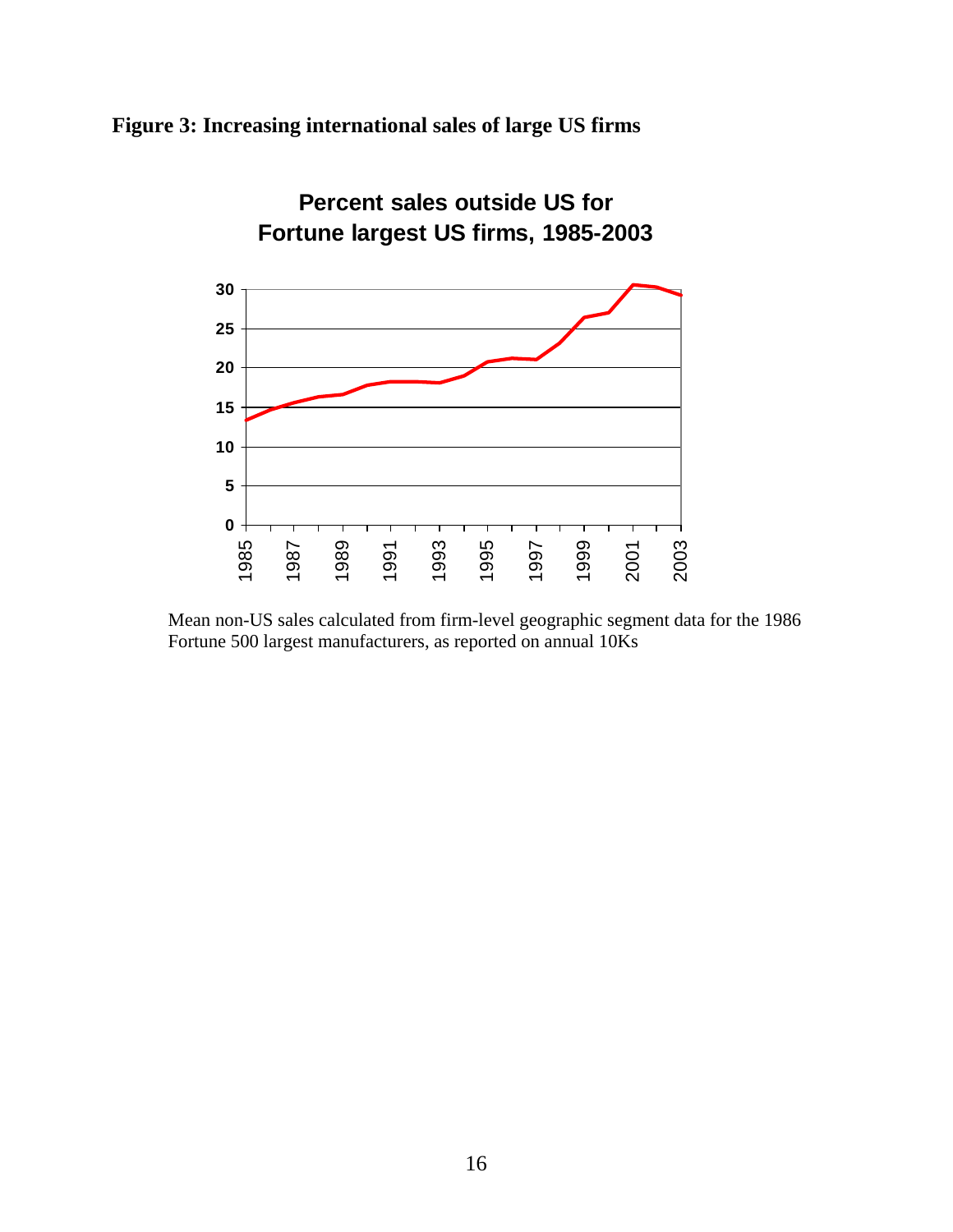American firms had been investing abroad almost since the end of World War II, and European firms had been doing so for centuries. But now FDI was taking on a new and increasingly important aspect: the globalization of production through the creation of a global supply or "value added" chain. No longer could one define unambiguously an "American" car or a "Japanese" machine tool when, increasingly, different pieces of the production chain occurred in more than one country before the final product was assembled in, possibly, yet another one. That this type of globalization has become increasingly significant is attested to by the fact that, in recent years, nearly half of the United States' total imports reflect transactions between different parts of a single firm (A.T. Kearney, *Globalization Index,* 2003) rather than arms-length sales to final consumers.

Globalization in production and sales has been accompanied by globalization in regulatory jurisdiction, as firms fine-tune their legal homes for tax and other benefits. American firms have long enjoyed "issuer choice" with respect to that state in which they are legally incorporated; it need bear no relation to the locations where they are headquartered or do business. But now such choice has gone global. American firms frequently locate their nominal headquarters or subsidiaries outside the country for tax purposes, while a few multinationals have split their jurisdictional loyalties so many ways as to erase any semblance of national identity. Tommy Hilfiger Corporation in 2001 "had its corporate headquarters in Hong Kong, was legally incorporated in the British Virgin Islands, listed its shares on the New York Stock Exchange, held its annual meeting in Barbados, and contracted to have its products manufactured primarily in Mexico and Asia" (Davis and Zald, 2005: 338). Royal Carribean Cruises is headquartered in Miami and registers its ships in the Bahamas, Ecuador, and Norway but is legally incorporated in Liberia: under Liberian law it is a foreign corporation not subject to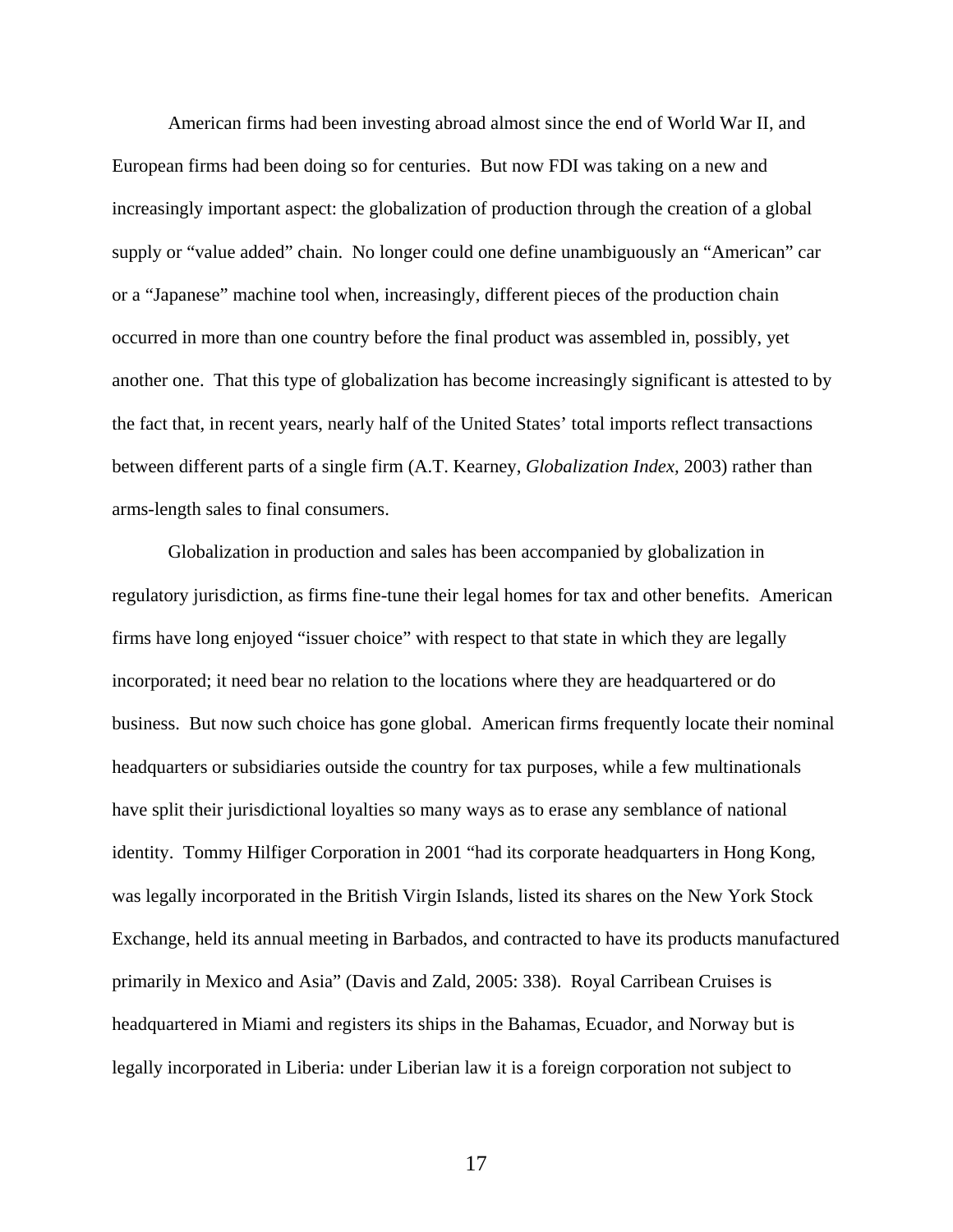Liberian income taxes, while the IRS considers income "derived from…the international operation of a ship or ships" by a foreign corporation to be exempt from US income taxes, according to the firm's 20F. The Liberian corporate registry, in turn, is a business housed in a non-descript office park near Dulles Airport in suburban Vienna, Virginia.

#### **Changing Employment Relations**

Changes in the boundaries and locales of firms have produced enormous changes in the character of the employment relation. Whereas at the beginning of the 1970s a job with a large American firm could generally be regarded as a lifetime commitment, with regular raises and generous benefits upon retirement, thirty years later employment relationships were regarded as contingent and, very often, temporary. As downsizing, restructuring, and outsourcing became increasingly common approaches to cost-cutting, a heightened risk of job loss extended to areas that had previously been relatively immune, including the professional and managerial class. The utilization of temporary employees and contract business services increased significantly and expanded up the scale from low-skilled, low-paid occupations to encompass such professionals as lawyers, accountants, engineers and even business executives (Whitman, 1999).

The United States remains unique today in the flexibility and fluidity of its labor markets. In most other industrialized countries, some combination of more powerful unions, stronger labor-protection legislation, or more deeply-embedded social mores have preserved stable employment relationships. But stability can also imply rigidity, and in a number of continental European nations the protected labor markets and related welfare-state benefits have come under increasing pressure from global competition, budgetary strains, and persistently high levels of unemployment. In France, Germany, and several smaller European nations, firms are downsizing and restructuring in the face of strong political opposition, and the importance of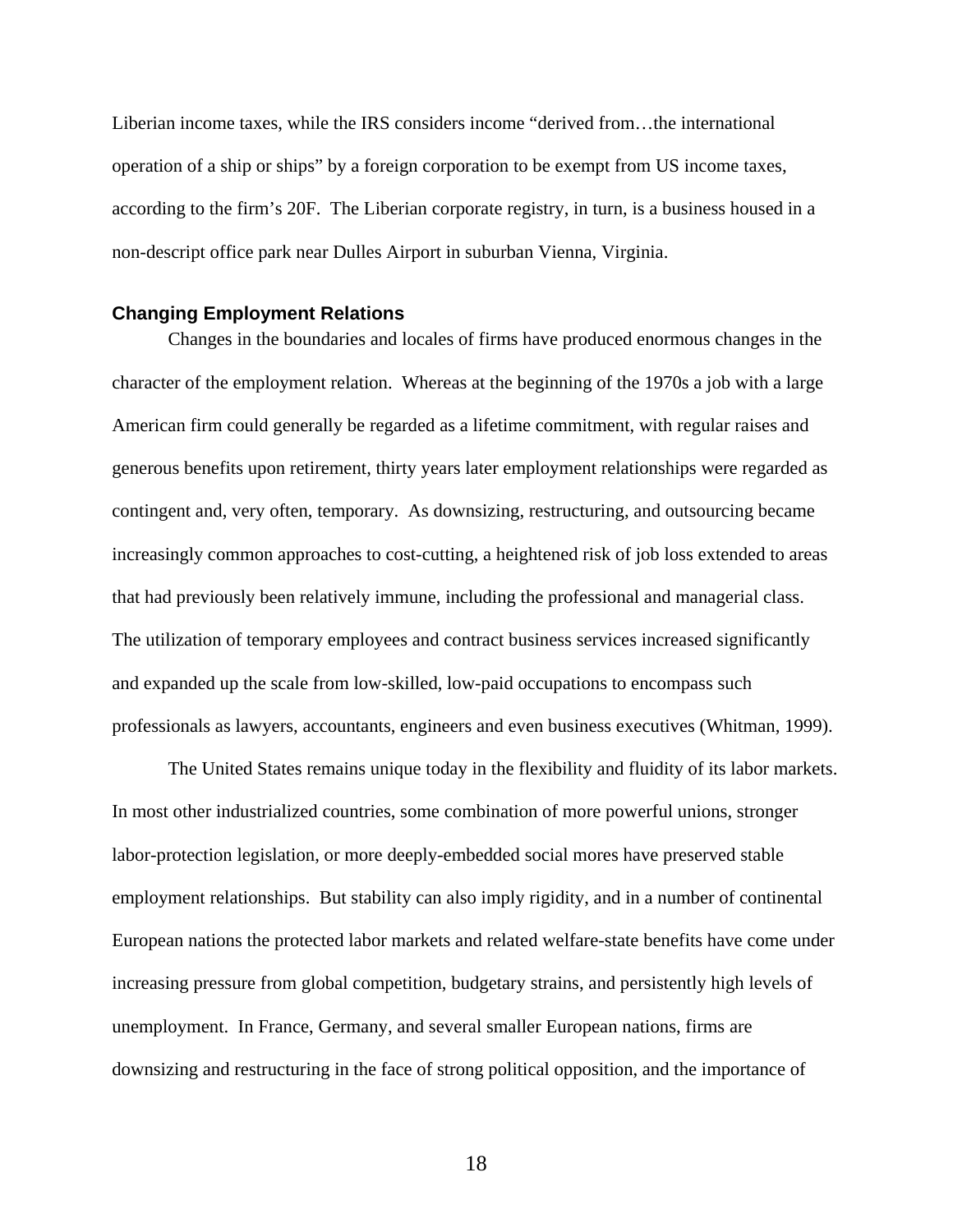part-time and temporary employment has increased. In Japan, the cradle of lifetime employment, change has accelerated under the pressure of prolonged economic stagnation (Ahmadjian and Robinson, 2001). Among the unprecedented measures adopted by a growing number of firms there are short-term employment contracts, layoffs and the encouragement of "voluntary" early retirement, and the substitution of performance-based pay for earnings based strictly on seniority (Whitman, 2000).

#### **The Responsibility Paradox**

We have argued that CSR largely arose out of commitments by companies to their employees and to communities where they were located. The "soulful corporation" owed its employees more than a paycheck, and "Its responsibilities to the general public are widespread: leadership in local charitable enterprises, concern with factory architecture and landscaping, provision of support for higher education, and even research in pure science, to name a few" (Kaysen, 1957: 313). But if employees are temporary, and production is contracted out, who is owed a responsibility? What is "local charitable enterprise" for a company such as Tommy Hilfiger—Hong Kong, Barbados, New York, Mexico, or the countless malls where its goods are sold? And what does Royal Carribean Cruises owe to Liberia, its nominal legal home, which few of its executives could locate on a map? As Martin Wolf put it, "The interests of a transnational company are not the same as those of the country from which it originates or of the workers it has historically employed. It has become, to coin a phrase, a 'rootless cosmopolitan'" (2004: 243-4).

When the lines of demarcation between "domestic" and "foreign" and between what is "internal" and "external" to a firm are clear, the assignment of responsibility for behavior, and the jurisdiction that should be looked to for recourse, is generally unambiguous. As the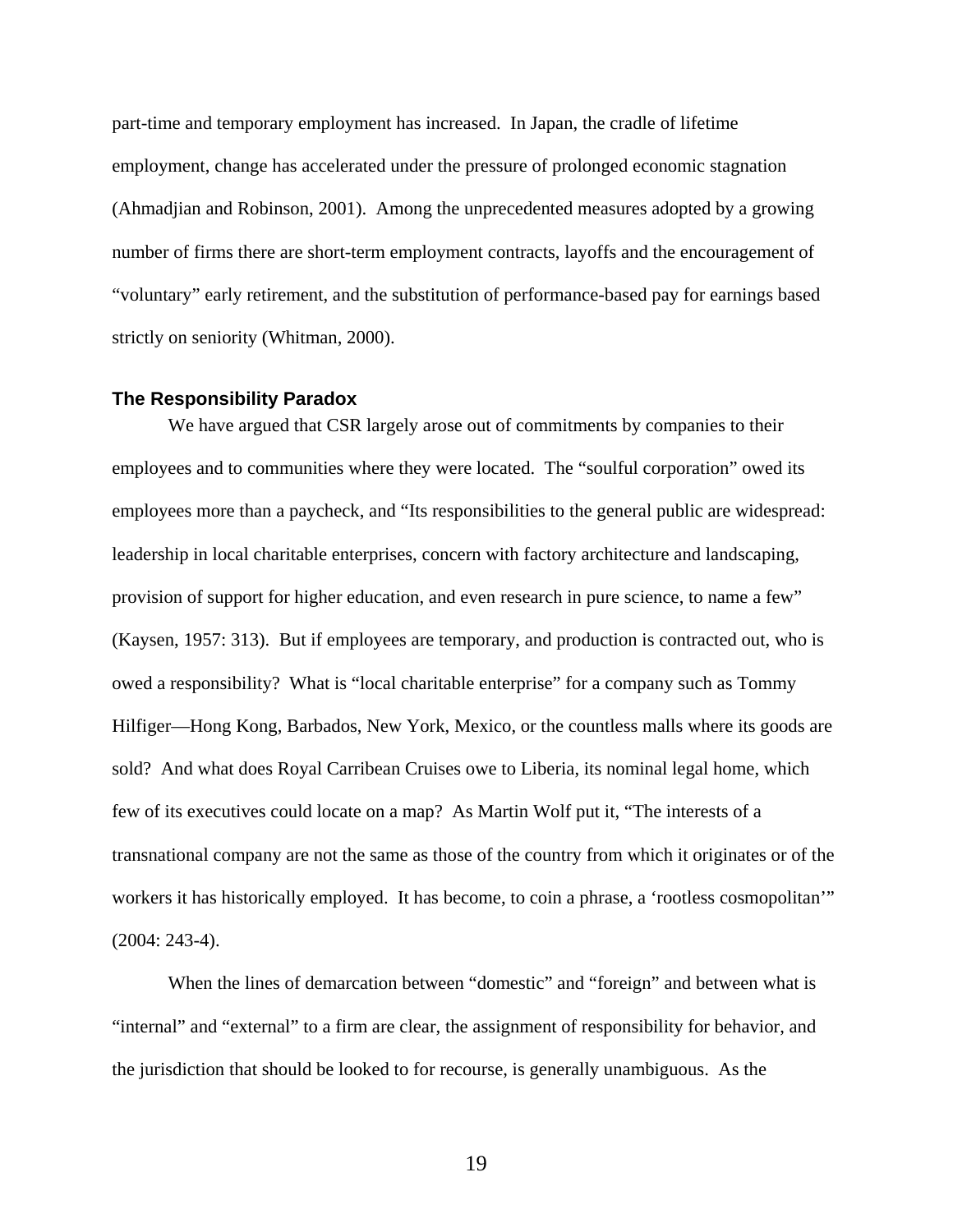transformation of multinational corporations has made these boundaries increasingly fuzzy and permeable in many cases, much of the clarity in assignment of responsibility and jurisdiction of recourse disappears. And these developments have created new and unfamiliar dilemmas for firms and governments alike, dilemmas that both groups are struggling to resolve.

In the days when the boundaries were clear, it would not have occurred to a company that it might be held responsible not only for its own behavior but for the behavior of its suppliers as well, in such sensitive areas as human rights, labor rights, and environmental impact. But beginning with the highly-publicized campaign against Nike by a number of NGOs in the mid-1990s based on allegations of labor abuses by suppliers in Southeast Asia, more and more American firms have discovered that the legal boundaries of their firm are no longer a safe haven.

After initial resistance, large firms have attempted to impose standards of behavior on their suppliers and to persuade their critics, with varying degrees of success, that they are sincere in their efforts and that these have led, in many cases, to the elimination of the abuses at issue. Fung, O'Rourke and Sabel (2001) argue that lead firms are increasingly adept at monitoring the quality and production processes of their supply chain and assert that "All of the main garment, shoe, and toy companies—Nike, Reebok, Adidas, Levi's, Disney, Mattel, the Gap—now have programs in place that combine codes of conduct, in-house assessment, and assistance from third parties to monitor supplier compliance with these codes." Due to growth in demand for thirdparty monitoring, a long and growing list of standards and monitoring organizations and processes have arisen, some as partnerships between firms and NGOs (and, in some cases, with government as well), and others that are strictly within the control of one group or the other, often creating mutual antagonism and suspicion. But figuring out how to deal with this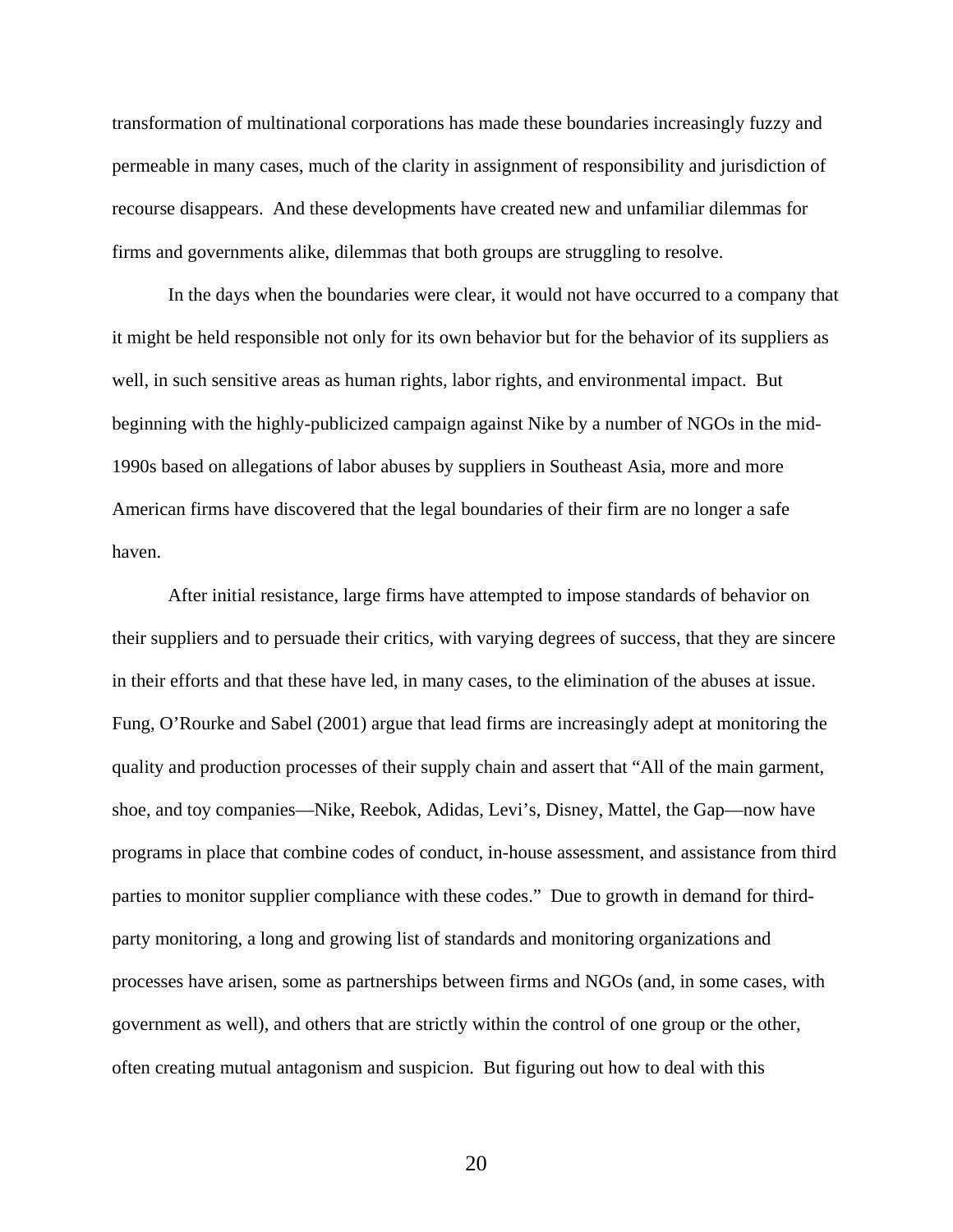expansion of the boundaries of corporate social responsibility remains very much a work in progress.

Even more problematic is the blurring of national jurisdictions where some multinational firms are concerned. In the last few years, several plaintiffs groups have brought suit in the U.S. courts against American firms, of which ExxonMobil and Unocal are the best-known, for alleged complicity with foreign governments in violations of human rights in host countries. As the legal basis for their suits, these plaintiffs have cited an until-recently-obscure 18<sup>th</sup> century law, the Alien Tort Claims Act, originally intended to facilitate the prosecution of pirates plying their trade on the high seas. The Unocal case was recently settled out of court and the ExxonMobil case is still in litigation. The U.S. government, for its part, has expressed concern about the possible economic and foreign policy implications of holding U.S.-based firms responsible for the reprehensible behavior of governments of some host countries (Myanmar and Nigeria, respectively, in the two instances just cited). And while a growing number of American companies have taken it upon themselves to hold supplier firms abroad to agreed standards of behavior, no firm has indicated its willingness, or ability, to assume similar responsibility for the actions of a sovereign government.

At the same time, firms listed on US stock markets, whether domestic or foreign, are bound by relevant American laws, including the Foreign Corrupt Practices Act of 1977 (intended to limit bribery payments), and Congress has occasionally used securities regulation to sanction foreign governments. The initial draft of the Sudan Peace Act of 2001 included a provision that "No entity that is engaged in any commercial activity in Sudan may trade any of its securities (or depository receipts with respect to its securities) in any capital market in the United States unless that entity has disclosed, in such form as the Securities and Exchange Commission shall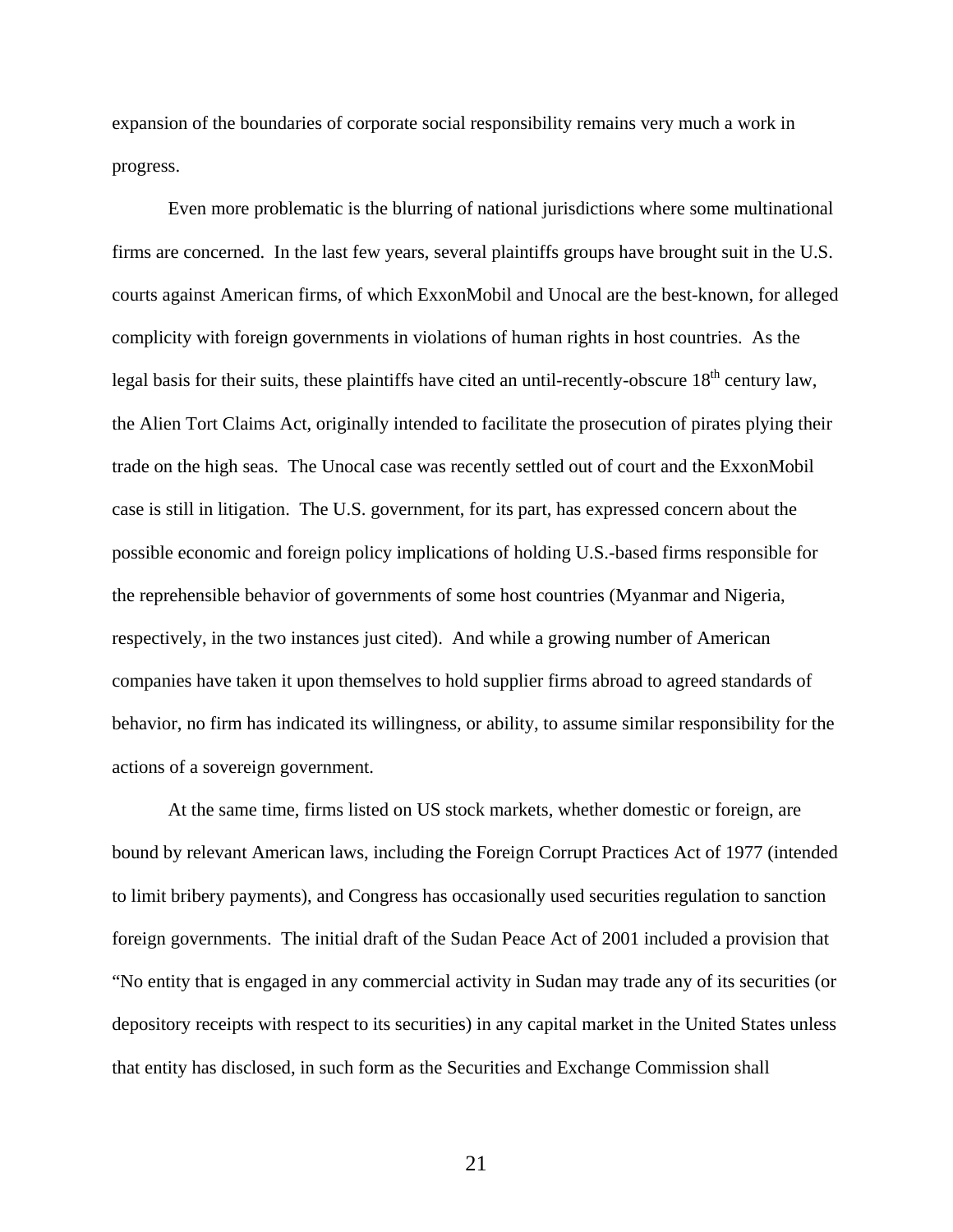prescribe— (1) the nature and extent of that commercial activity in Sudan, including any plans for expansion or diversification; (2) the identity of all agencies of the Sudanese Government with which the entity is doing business; (3) the relationship of the commercial activity to any violations of religious freedom and other human rights in Sudan; and (4) the contribution that the proceeds raised in the capital markets in the United States will make to the entity's commercial activity in Sudan." This was sufficient threat to cause NYSE-listed Talisman Energy, a Canadia oil firm, to pull out of Sudan. That same year, the SEC announced new disclosure rules requiring US-listed firms to disclose activities in states subject to US government sanctions, such as Cuba and (at that time) Iraq.

This blurring of boundaries, at the level of both the nation and the firm, has added new complexity to the classic question of the nature of a corporation. Is the modern multinational corporation, with its global reach in both production and sales, an organic entity, a social being with responsibilities, above and beyond simply obeying the law, to all the various stakeholders employees, customers, shareholders, creditors, suppliers, communities, even society as a whole—that are impacted by its activities? And if, indeed, it is such an organic center of power, in its global scope not unlike the British Empire of earlier days, how are the scope and limits of its social responsibilities to be defined and implemented? Or is this corporation simply a nexusof-contracts, with residual responsibilities to only one group, its shareholders? From this latter perspective, the concept of "social responsibility", global or otherwise, becomes meaningless as applied to a corporation. Such an entity has, as Baron Thurlow put it, "no soul to damn, no body to kick" (Coffee, 1981).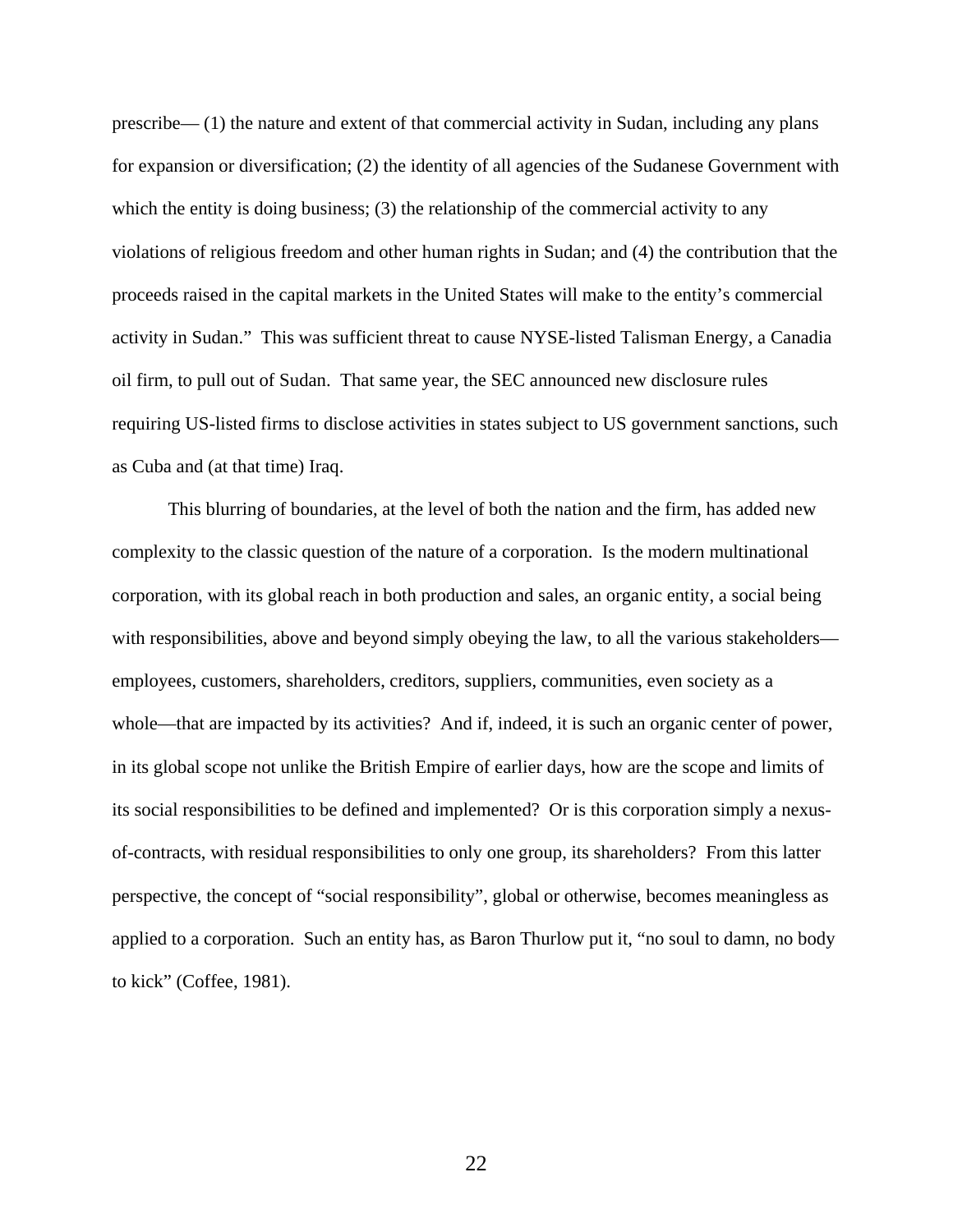### *Globalization and the Changing Environment for GCSR*

Carl Kaysen (1957) listed stockholders, employees, customers, the general public, and the firm itself as the constituencies owed a responsibility by the management of the corporation. Three major developments during the second half of the twentieth century interacted to change the relations among firms, managers, and these various constituencies. First was the progressive liberalization of cross-border trade in goods and services. Second, economic deregulation and/or privatization in the domestic economies of many countries expanded the domain of the private sector and opened up new opportunities for market competition. Third, rapid advances in information and communications technology not only stretched supply chains in many industries virtually across the globe, as already described, but also created new industries and increased the tradability of many services long thought to be confined by their very nature to a single domestic market.

These developments and the mutually-reinforcing interactions among them have added new dimensions to the classic question about the nature of a corporation and what that implies for the scope of its social responsibilities. It has also intensified competitive pressures in all markets in which firms operate: pressures "from below" in markets for goods and services and pressures "from above" in the markets for financial assets and corporate control. Such pressures were felt earlier and more intensely in the United States than in most other industrialized nations, where a variety of structural and institutional buffers softened and delayed their impact. But by the turn of the century, many of these buffers had been substantially weakened, and the kind of pressures described here for firms in the United States were being felt increasingly by those in other countries as well.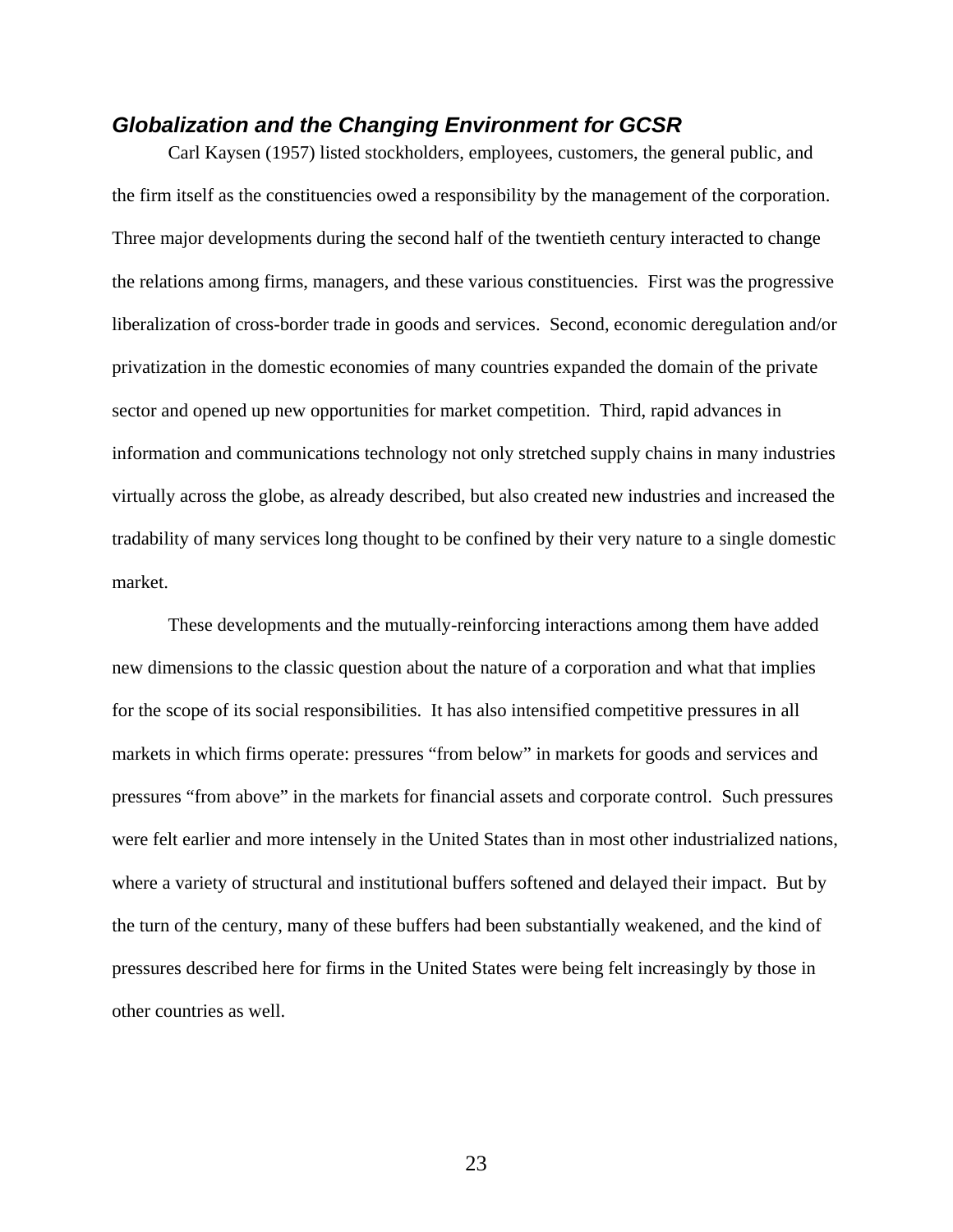#### **Pressures from Product Markets**

The impact of trade liberalization on competition in product (and, increasingly, services) markets is obvious; the resulting globalization of competition has been a major factor in holding down US and global inflation. The rapid growth of FDI flows from industrialized nations into a number of developing or emerging-market countries, of which China has become the most prominent, has complemented and intensified the impact of trade liberalization. Together, these developments have accelerated the entry of this latter group of nations into global competition in product markets and thus intensified competition for all participants in these markets.

This intensification of product-market competition and the loss of market power experienced by American firms is partly reflected in a decline in concentration ratios, which measure the degree to which a small number of firms dominate a market, and even more dramatically in the almost steady-decade-by-decade decline in the profit margins of these firms, from the 1960's through the end of the century. But the shift in power from producers to consumers may be even greater than these data indicate, because the increase in the quantity and quality of information available to consumers and the speed with which they can access it has created a sort of virtual competition where no actual change need occur in the flow of transactions. Many people who continue to purchase cars from local dealers have found their price-bargaining power substantially enhanced by comparative data gather in advance from the internet. Thus, the oligopoly profits that Kaysen cited as a source of managerial charity have largely evaporated. In a global economy, oligopolies are hard to come by.

#### **Pressures from Capital Markets**

The second condition that enabled the expansive responsibilities of the corporation, according to Kaysen, was "managerialism," that is, a situation of dispersed and relatively powerless shareholders. But as the developments in markets for goods and services were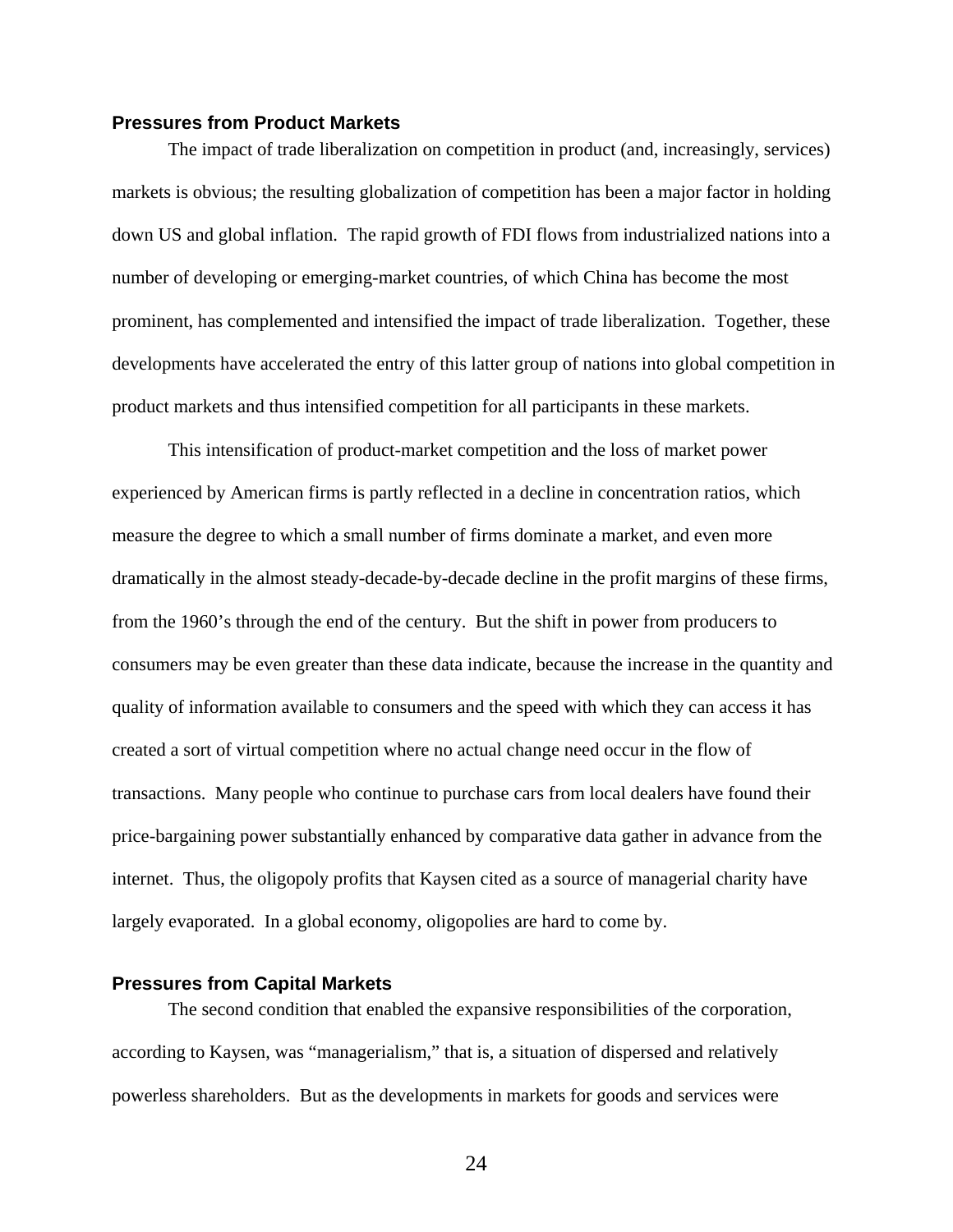creating new pressures from below, developments in US asset markets, including the rapid growth of pension funds, mutual funds, and other institutional investors were generating equally intense pressures from above. Around the middle of the 1970s, the sharp separation of ownership and control that had characterized American-style capitalism for at least half a century began to erode. The proportion of the shares of the nation's thousand largest publicly-held companies held by such large institutional investors rose from just over 15 percent in the mid-1960s to over 70 percent in 2005 (see Figure 4 below). As their ownership of corporate America grew, these investors exercised their new power in a variety of ways. In particular, they played a major role in the development of a market for corporate control that emerged during the 1980s (Davis and Thompson, 1994).





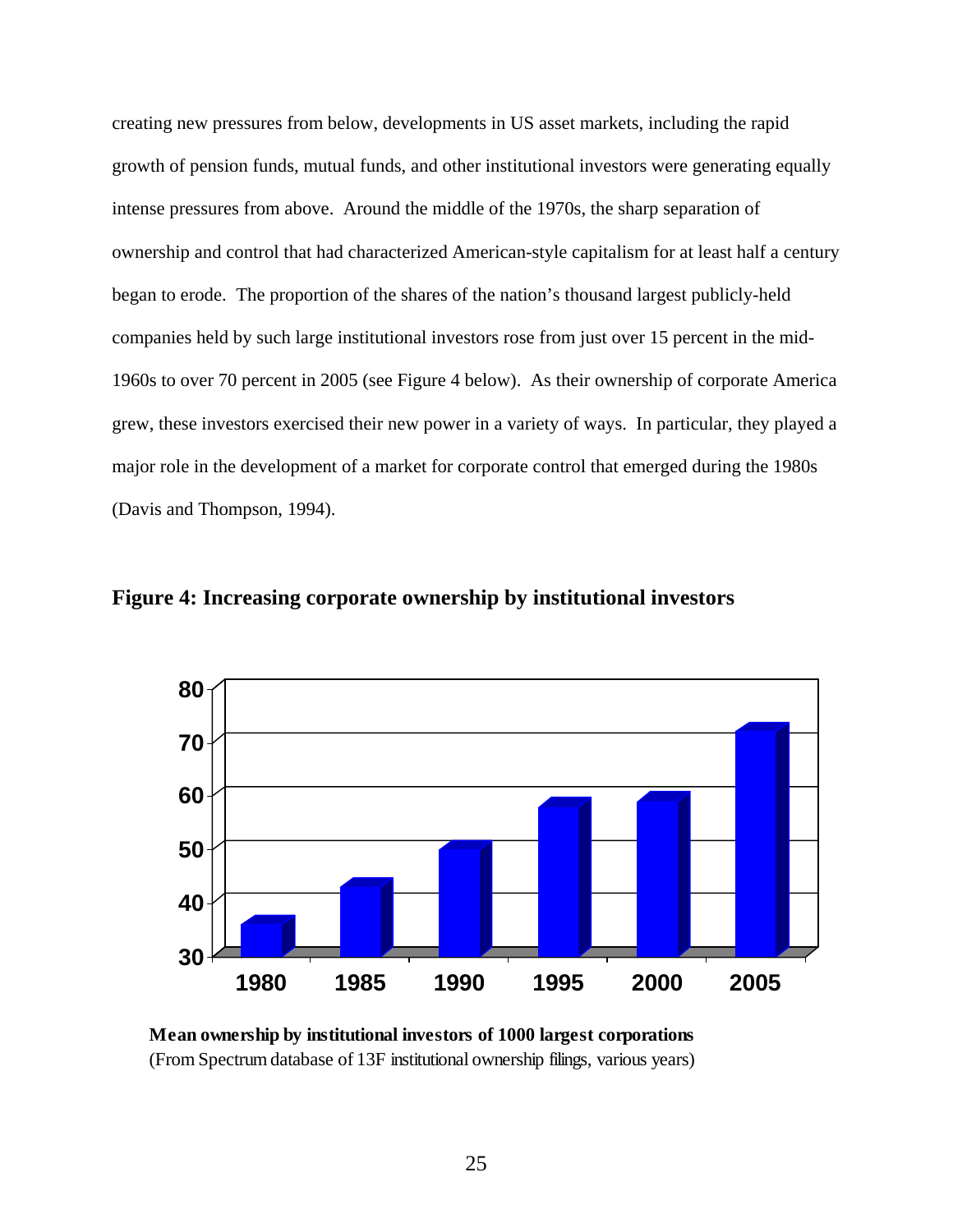Frustrated by these developments and empowered by economic deregulation and a more relaxed anti-trust environment, financial innovators sought new ways of wringing improved financial performance from companies that had grown complacent and unfocused. The result was an unprecedented wave of mergers, breakups, hostile takeovers, and leveraged buyouts in the 1980s. Mergers and acquisitions of publicly-traded companies more than doubled between 1980 and 1988 and then, after a pause, tripled again between 1990 and 1998 (White, 2001). Executives of companies with disappointing earnings or sagging stock prices, and even of companies that were doing well, felt their positions threatened along with the very survival of their firms (Whitman, 1999).

The threats these executives perceived were real. One-third of the 1980 Fortune 500 disappeared through merger during the 1980s, and by 2000 roughly two-thirds of the 1980 group had dropped off the list. And the job security of the chief executives of such companies, a position long thought of as a virtually bullet-proof sinecure once it was achieved, was shattered by a boardroom revolution that greatly increased levels of top executive turnover (Whitman, 1999). Moreover, a growing share of executive pay came in forms such as stock and stock options that were contingent on their firm's financial performance and, above all, on the price of its shares. Senior executives responded, unsurprisingly, with an intensified focus on increasing profits and obtaining higher price/earnings ratios. In extreme cases, these developments produced the earnings manipulation and outright fraud that, combined with the explosion of executive compensation, undermined public trust in business and produced corrective responses on the part of government, in the form of the Sarbanes-Oxley legislation and the associated changes in regulations by the SEC and the New York Stock Exchange (Whitman, 2003).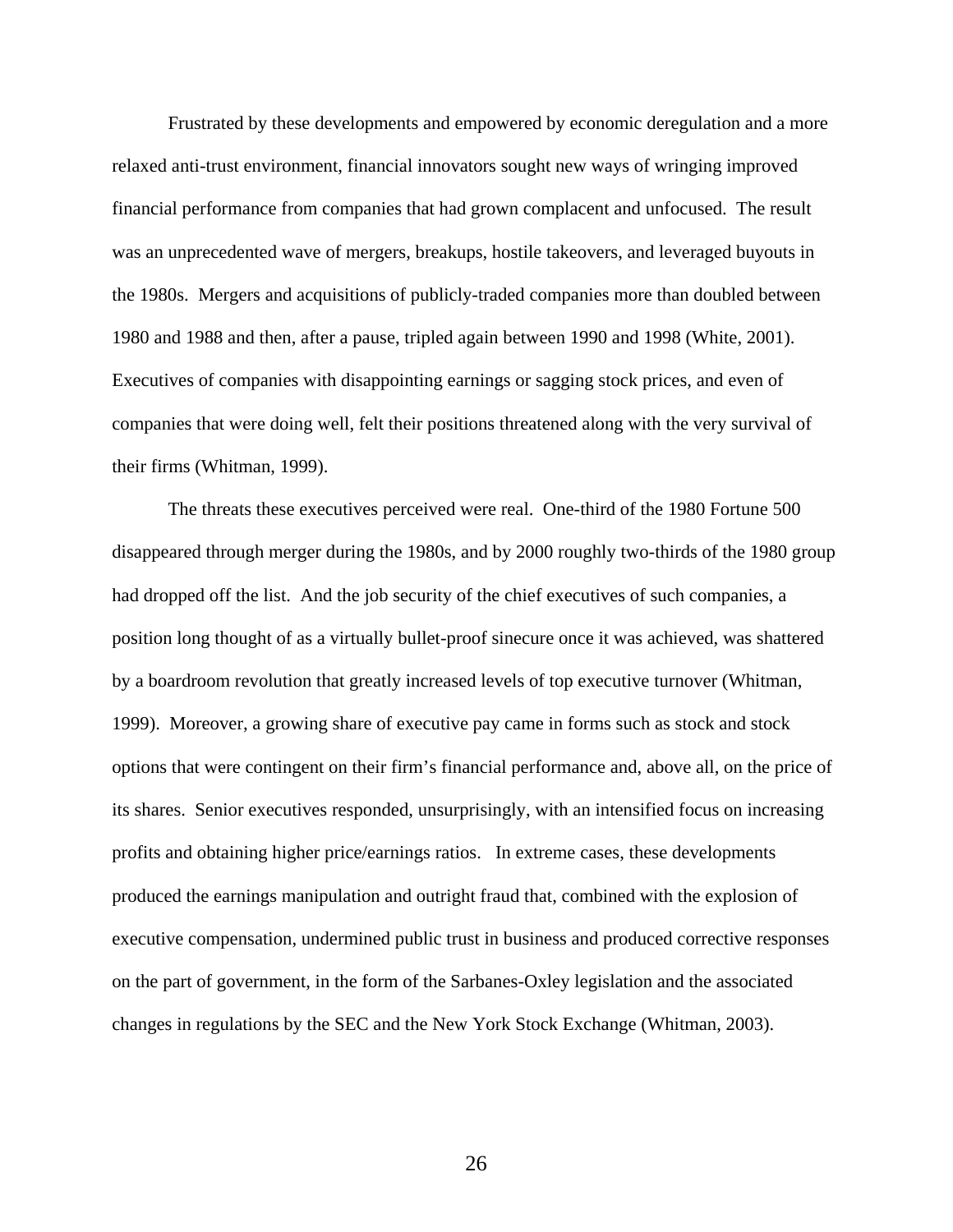As in the case of intensified competitive pressures in product markets, increasing international integration of asset markets has also served to spread capital market pressures to firms in other industrialized countries through several channels. One is the rapid increase in the number of non-U.S. firms listed on Nasdaq and the New York Stock Exchange. By 2005, all but two of the world's 25 largest corporations were listed on the NYSE (the exceptions being Germany's Volkswagen and France's Carrefour), and there were more foreign firms listed on US markets than there were German firms listed on the Deutsche Borse. As we noted previously, such firms must meet all the rules of the exchange on which they are listed as well as US securities regulations. There is anecdotal evidence that the more onerous demands imposed by Sarbanes Oxley may have slowed this process, and may even lead some foreign firms to de-list, but so far there has been more grumbling than action, as the allure of the world's largest capital market is difficult to avoid. Indeed, the SEC's 2004 actions against Royal Dutch/Shell, Mexico's TV Azteca, Italy's Parmalat, Dutch Ahold, and France's Vivendi-Universal led some Europeans to refer to "US regulatory imperialism" (*Wall Street Journal*, July 30, 2004).

At the same time, other industrialized nations are responding to similar pressures for higher standards of corporate accountability and a greater stress on the governance role of truly independent "outside" directors. American institutional investors have, for example, brought their bottom-line focus with them into the European marketplace. In addition, they have led by example, as domestic pension funds, mutual funds, and other intermediaries have begun to emulate the shareholder activism of their American counterparts. This shift away from the patient capital provided by banks committed to long-term relations with their customers toward much more demanding sources of funding has been forcing firms to pay more attention to good governance, accountability, and profitability.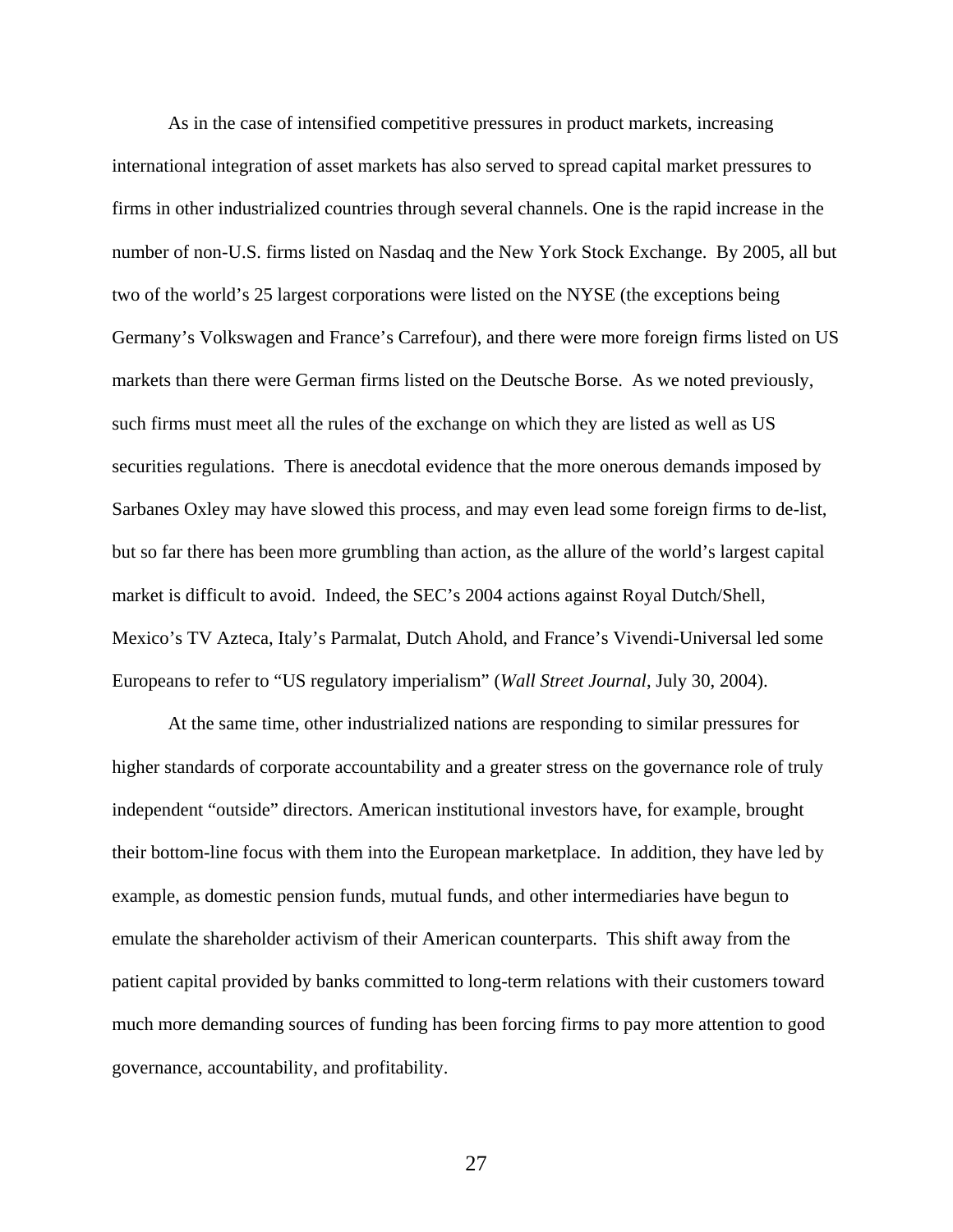All these developments in capital markets have been facilitated and reinforced by legislative and regulatory moves, at both the national and the EU levels, to tighten accounting standards, criminalize insider dealing, dismantle restrictive voting structures, and legitimize takeovers. And privatization of formerly state-owned firms in Germany, France, and other European nations is also forcing managements and boards to pay more attention to profitability and shareholder returns. In Japan, depressed stock prices and declining dividends are forcing many companies to reduce cross-holdings of shares, and the importance of the "main banks" that had been the principal suppliers of credit to non-financial corporations has declined. Similarly, the importance of cross-shareholding ties between large companies and their suppliers and customers has been declining as the prolonged recession has encouraged diversification of such business relationships. Indeed, a number of large Japanese firms, among which Nissan and Mazda are perhaps the most prominent, have been forced to accept what was previously unthinkable: controlling ownership by a foreign investor, accompanied by a new management focus on the bottom line.

One result of the global spread of capital market pressures is that the American boardroom revolution of the 1990s appears to be going global. We earlier noted increased turnover of CEOs in the United States. A study of the world's 2500 largest listed companies by the consulting firm Booz Allen Hamilton revealed that the number of chief executives dismissed worldwide rose significantly in 2002, increasing from 2.3 percent in 2001 to 3.9 percent in 2002, as compared with only 1 percent in 1995. That board and shareholder impatience with poor financial performance underlay these dismissals worldwide is indicated by the fact companies where chief executives were dismissed generated total shareholder returns 6.2 percentage points lower than companies whose CEOs retired voluntarily.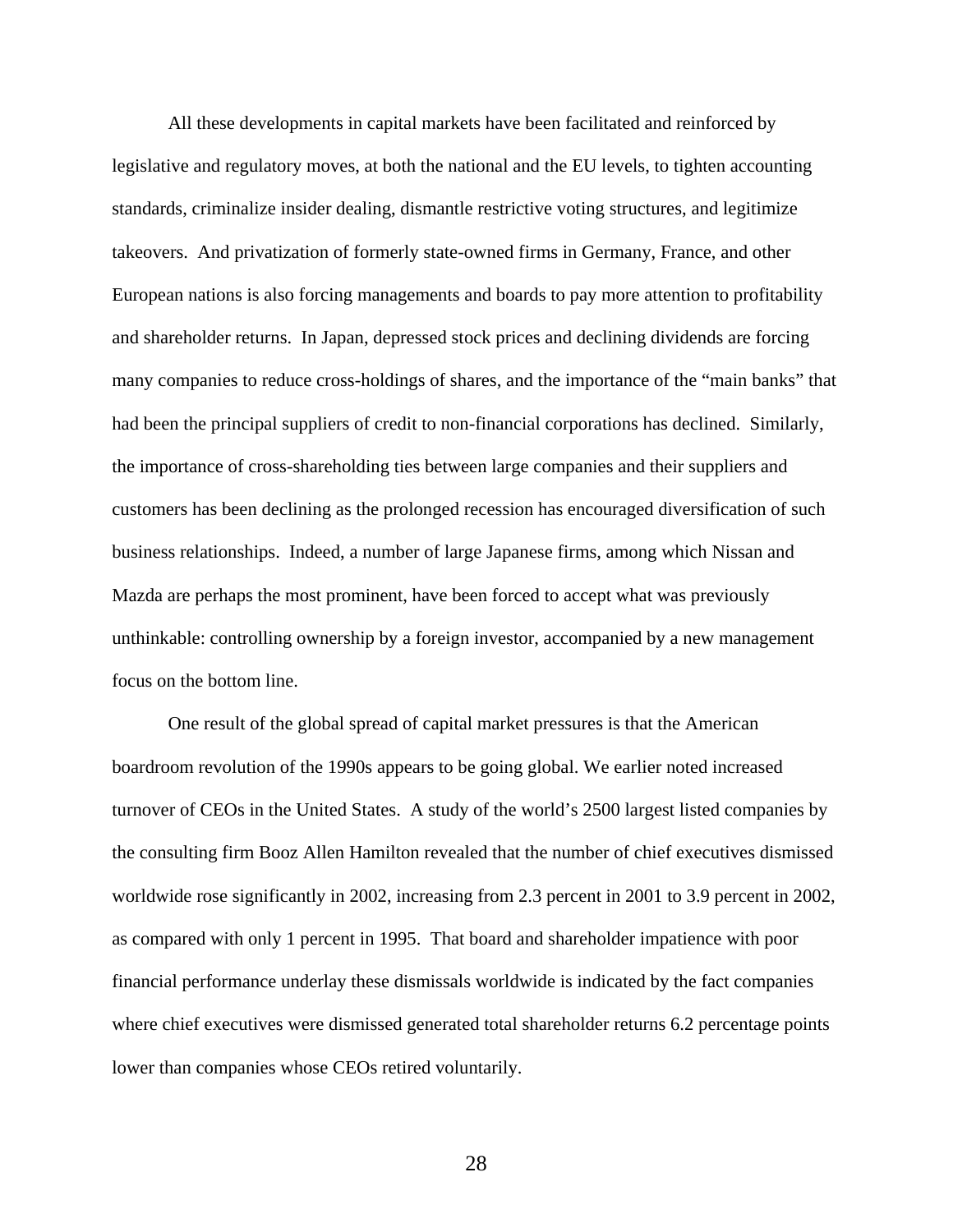#### **Pressures from the Polity**

In addition to product and capital market pressures, multinational corporations faced political pressures arising out of the process of globalization itself. International trade and crossborder investment flows increased with economic reform in China and India, and the break-up of the Soviet Union brought a whole new set of countries into the orbit of the world capitalist system. A neo-liberal ideology emerged that called for an opening of borders to capital flow and lowering the barriers to foreign investment. International agencies such as the World Bank and the International Monetary Fund that existed to promote development increasingly included the extent to which an applicant was moving in the directions suggested by neo-liberalism as part of the criteria for granting loans or development funds.

Part of neo-liberal doctrine entails the opening of national markets not only to investment, but also to product competition. Even if a country operated with an extensive market system, a long tradition of tariffs and other forms of trade protection often protected local products from lower cost goods from elsewhere. Such an opening creates local disruption and instability—both in the industries in countries losing jobs to lower cost nations and in the countries whose home industries are exposed to lower cost products. As doctrines of free trade became institutionalized in international agreements, in the demands of international economic agencies, and in national policies, negative reactions to neo-liberalism grew. Moreover, a number of social movements that seemed to be only the reflection of internal conflicts began to show a transnational aspect.

Multinationals were often the target of local and, eventually, global social movements. One of the first global social movements was aimed at Nestle's marketing of infant formula in low-income nations of the global south. European NGOs argued that Nestle's marketing efforts were unethical: mother's milk is more healthful than formula, and consumers often used unclean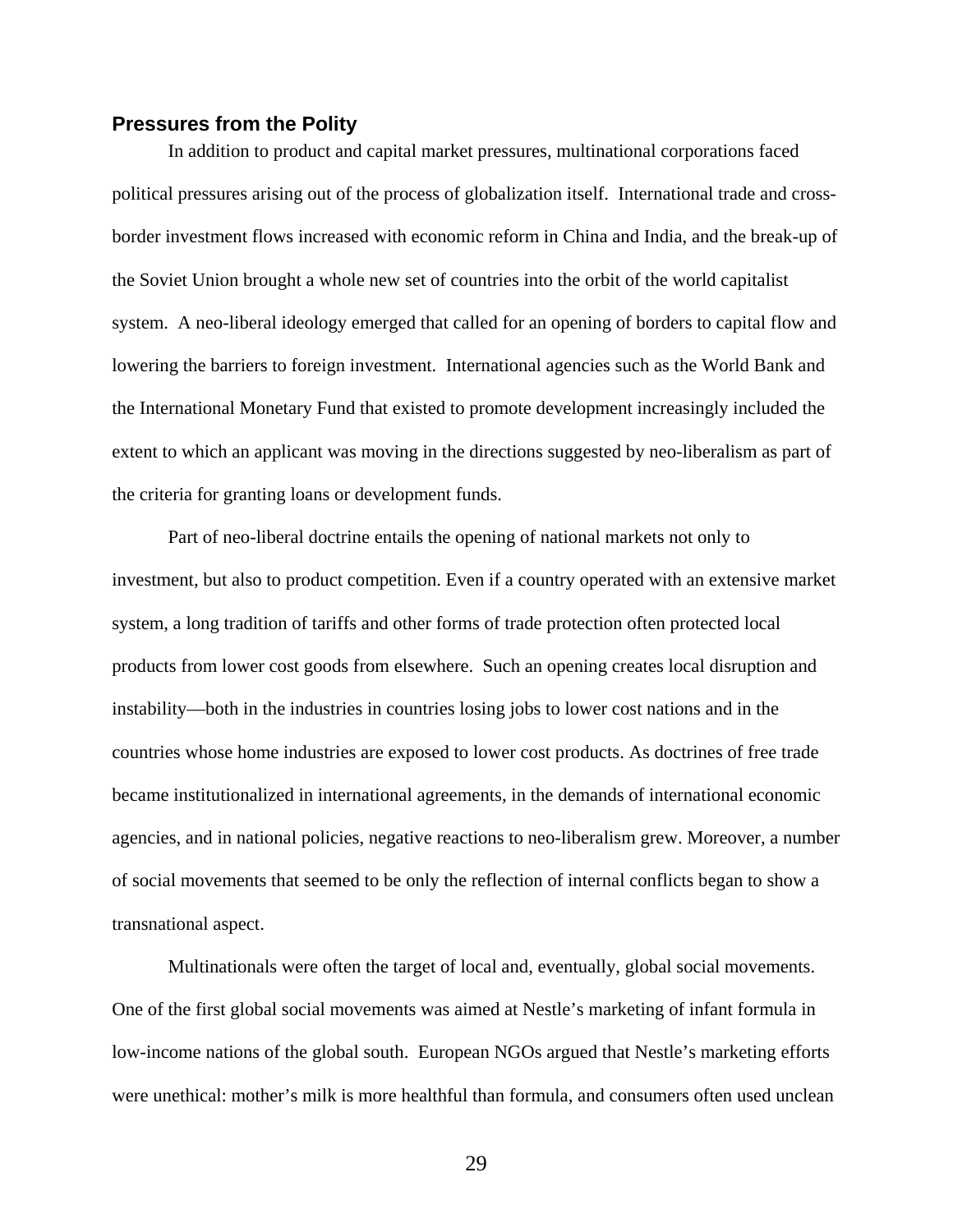water to mix the formula, or diluted it with too much water due to the cost, resulting in disease or malnutrition for their infants. Nestle's inaction in response prompted the Infant Formula Action Coalition (INFACT) to call an international boycot of Nestle in 1977, resulting in US Senate hearings and the development of a UNICEF/World Health Organization code for marketing infant formula in 1981, which prohibited advertising, promotion, and providing samples. The boycott ended in 1984 when Nestle agreed to abide by the new code (Van Alstyne, 2005). The Nestle boycott became a model for subsequent global consumer boycotts.

Indigenous peoples' movements in low-income countries began to forge links to supportive organizations in the wealthier global North. In the early 1990s, the Ogoni people of Nigeria began a series of protests against Shell and the Nigerian National Petroleum Corporation. The environmental impact of Shell's operations in Nigeria, and the minimal economic benefits to the indigenous people around those operations, prompted large-scale protests at Shell facilities, which temporarily halted oil extraction in the Ogoni land 1993. The brutal response of the Nigerian military resulted in the destruction of over three dozen villages and the arrest and execution of nine Ogoni protest leaders. Global social movements joined in support of the Ogoni, launching an international boycott of Shell and a shareholder campaign among some of Shell's institutional investors (Van Alstyne, 2005).

In the mid-1990s the student anti-sweatshop movement mobilized and spread across the United States. Moreover, labor unions saw their jobs going overseas and began to take a large interest in job flight and the location of plants overseas. Indeed, the student movement grew out of activities originally sponsored by the AFL-CIO. The major role of unions in the antisweatshop movement has reinforced the suspicion of many developing countries that this movement is a thinly-disguised form of advanced-country protectionism. An ingenious program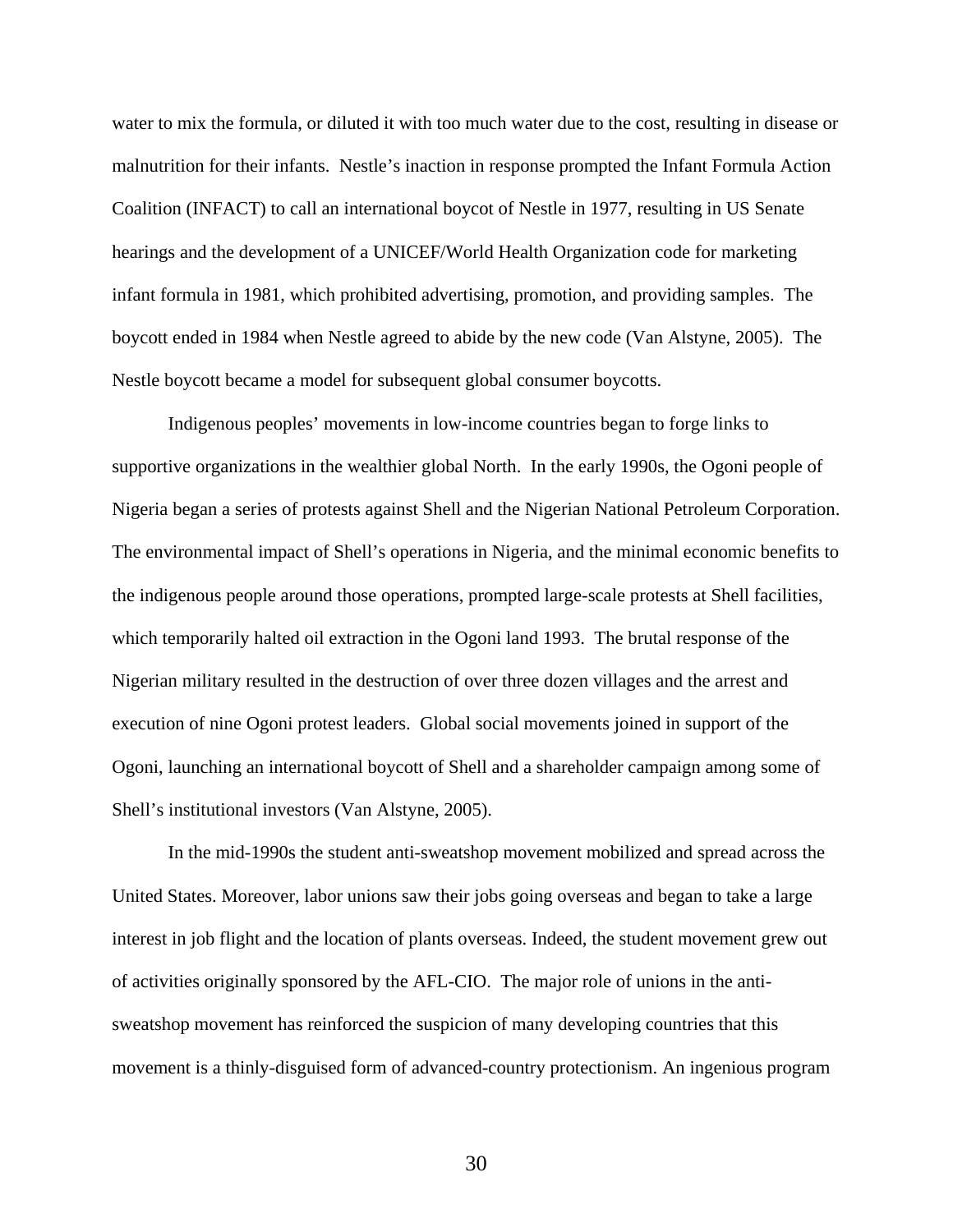for eliminating the protectionist character of universal standards by conditioning them on a country's level of development, while at the same time introducing the concept of continuous improvement in such standards, has been advanced by Fung et. al. (2001).

In each of these cases, the activities of global corporations could be challenged. "Brands" were both the target and the rationale for some movements, e.g., against Nike and the Gap. The environmental and native rights social movement organizations (SMO) charged that companies extracting metals and fossil fuels often despoiled the environment in LDCs. Human rights organizations joined the anti-sweatshop movement and labor unions in attacking the labor practices of global corporations—the use of child labor, the poor working and living conditions provided, the inadequate salaries.

Beginning with demonstrations against the negotiations over NAFTA, loosely coordinated anti-globalization demonstrations were mounted, usually connected to the meetings of international organizations and leaders of developed countries participating in negotiations over international financial and trade arrangements. Often the demonstrations took place in several countries over the same short time period, (e.g., demonstrations of two days to a week). Although these demonstrations were sometimes seen as a single global justice movement, it needs to be remembered that they were essentially transient teams of SMOs and activists from a number of somewhat disparate movements, labor unions, and church groups (Davis and Zald, 2005). From 1999 until 2001, anti-globalization demonstrations could be seen as the major set of collective actions drawing attention in the mass media and forcing social responsibility issues of the global corporations onto the public agenda. At the same time, institutional investors expanded their corporate responsibility agenda to include global issues (Proffitt and Spicer, 2003).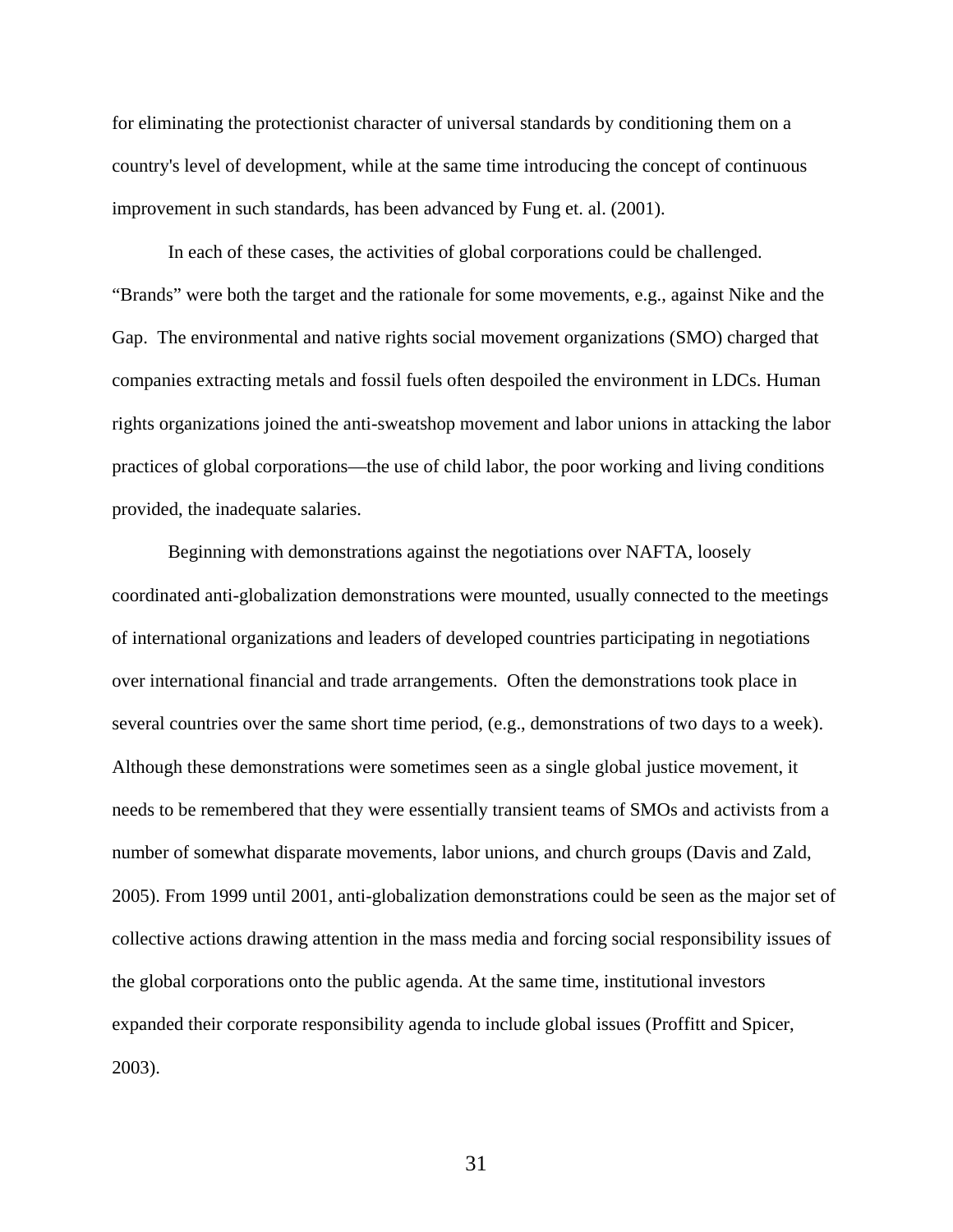While social movement pressures on multinationals have become increasingly globalized, regulatory pressures from governments have also been going global. This development is particularly evident in the increasingly global reach of the European Union (EU) regulations regarding both the characteristics of the goods and services that are internationally traded and the processes by which they are produced. The reason is that, where protection of consumers or of the environment is concerned, EU requirements are generally more stringent than those of the United States or of most other nations. This stringency is grounded in the EU's strong adherence to the "precautionary principle" which holds that, in cases where there is uncertainty regarding the possibility of harm, rules and standards should err on the side of caution.

The EU has not always prevailed when specific applications of the precautionary principle have been submitted to the WTO's dispute-settlement procedures, whose sanction is necessary for a provision to be incorporated into the formal body of supranational law. But its record in creating de facto global law is more impressive. With the recent addition of 10 new members, the EU's 25 nations together constitute the world's largest market—surpassing the United States—and non-EU companies that compete in the global marketplace, or hope to do so, are increasingly designing and manufacturing their products to conform to EU requirements. That is because customizing products to meet different rules and standards in different countries would vastly increase complexity and expense; uniformity requires that the most rigorous regulations and standards will prevail.

Thus it is that that a wide and growing variety of consumer products made by firms based outside the EU have been or soon will be adapted to meet EU safety, environmental, and recycling rules. As Jeffrey Immelt, CEO of GE, put it: "Europe is in many ways the global regulatory superpower. It can speak with one voice and a degree of certainty." An EU ban on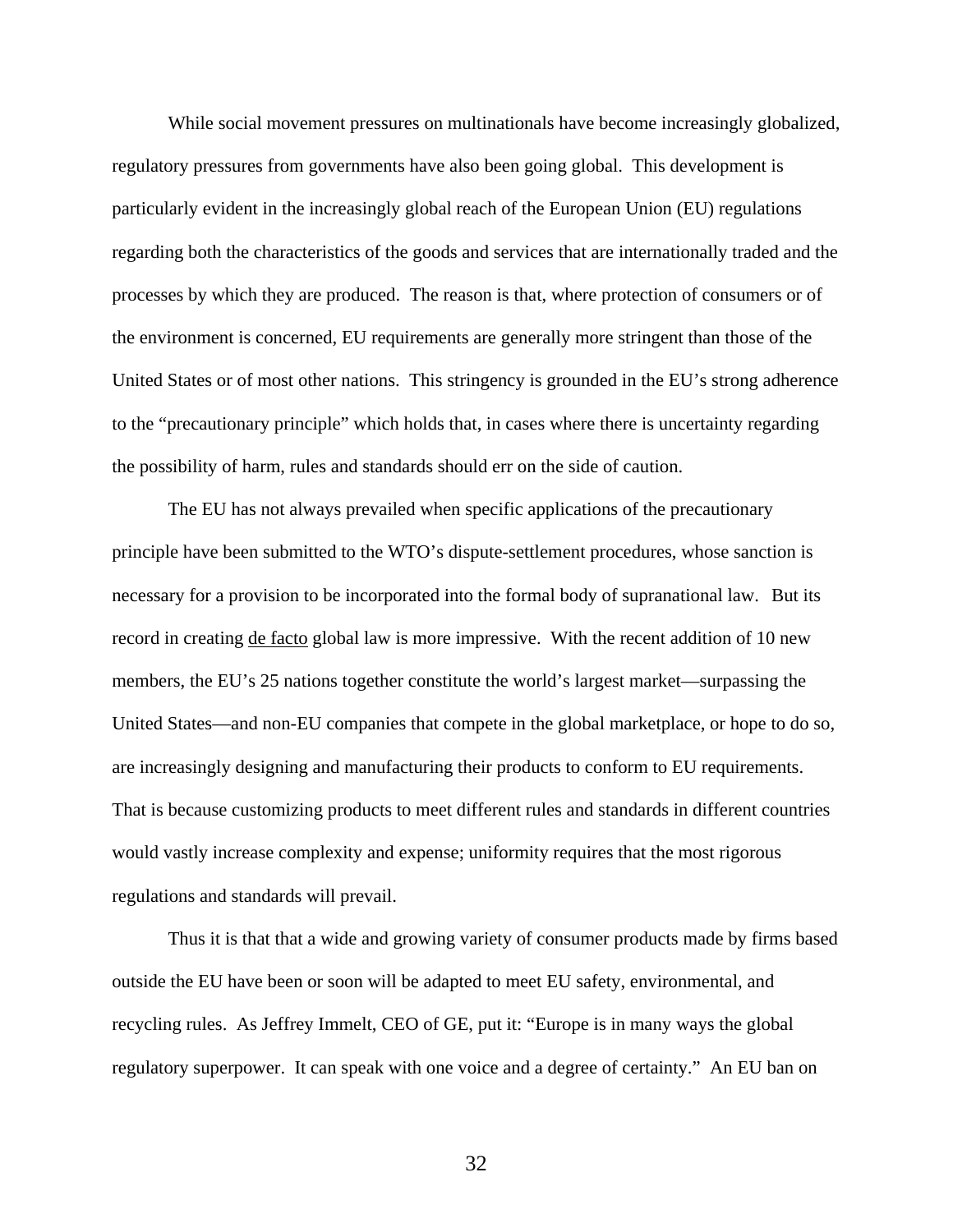lead, cadmium, and mercury in electronic products beginning in 2006 is forcing the global electronics industry to drive out their use throughout their supply chain, affecting thousands of firms around the world. Requirements for producers to be responsible for subsequent recycling their own products led Dell to change the designs of its computers for easier dis-assembly, and it now offers free pickup and recycling of its computers in both Europe and the US (Gunther, 2005). European pressures also influence the processes involved in international commerce. For example, over the past few years, some 200 U.S. companies, including Microsoft, have signed "voluntary" agreements to abide by EU privacy rules, which affect the transfer and use of online data about individuals and thus have an impact on virtually every firm that has workers, suppliers, or customers within its borders.

Perhaps the greatest impact of EU application of the precautionary principle is on farmers, primarily but not exclusively American, who make use of biotechnology in producing genetically modified crops. Because of stringent EU restrictions and labeling requirements on genetically altered foods or ingredients, multinational food processors are increasingly refusing to buy them on the grounds that they are likely to cause marketing problems in Europe. The global reach of such decisions is broad indeed: it has been alleged that food-scarce African nations are avoiding growing food from better-yielding genetically modified seeds for fear that such crops would not be exportable to EU countries.

The European Union has also promoted standards on environmental policy that affect all corporations doing in business in Europe. Even though the United States has not signed on to the Kyoto Treaty, the fact that it might become internationally adopted without the United States, has led companies to adopt policies in accord with its requirements even before it actually received the required number of national commitments in 2004 (Hoffman, 2005).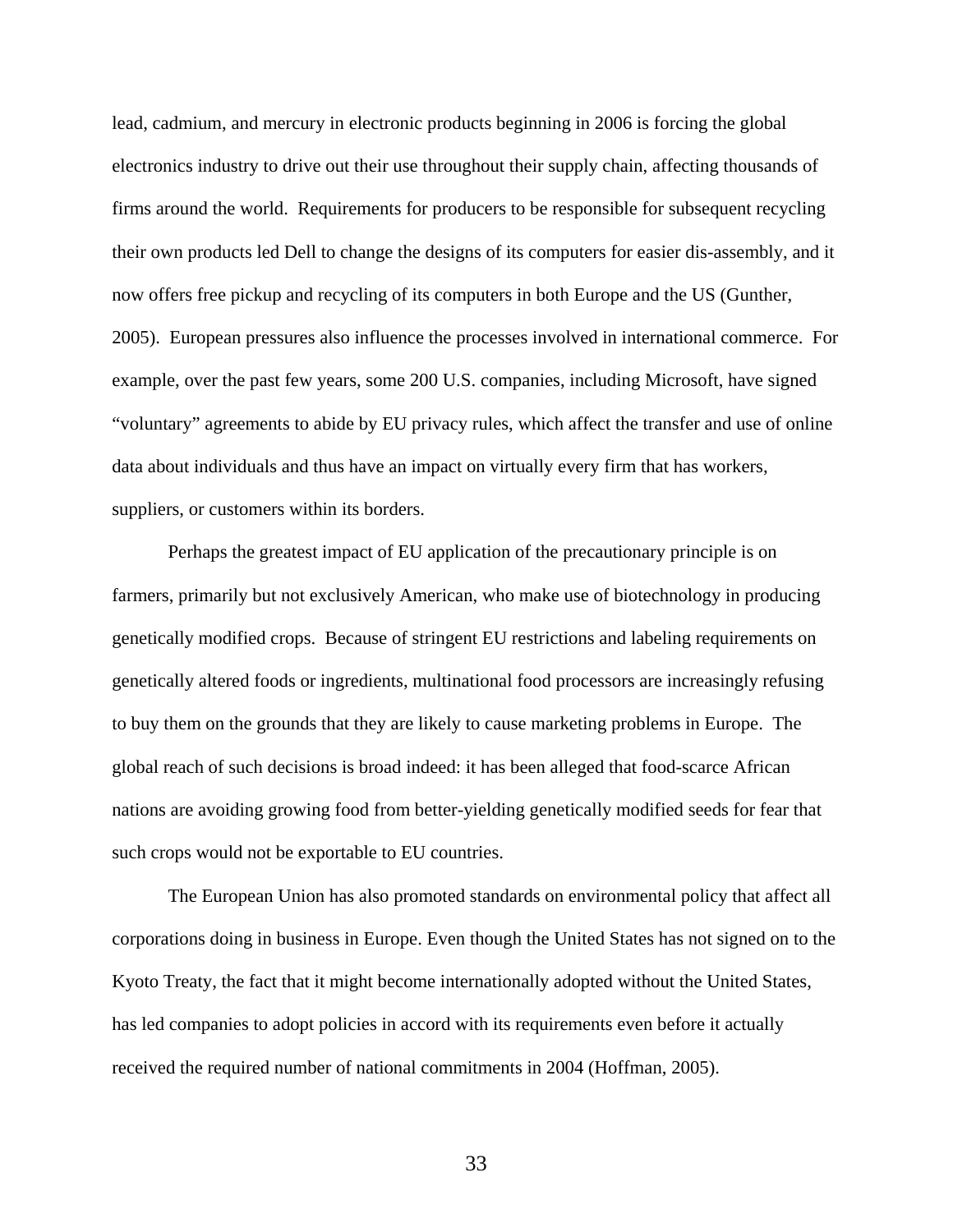### *Corporate Responses to Global Pressures*

Global corporations in the  $21<sup>st</sup>$  century face a number of colliding forces in product markets, capital markets, and in the polities where they operate. Product market competition, along with lowered trade barriers and advances in ICTs, have led to the elaboration of global supply chains, sourcing high value-added steps to advanced economies and outsourcing low value-added steps to developing economies with lower wages and labor standards. On the other hand, quality standards for durable goods increasingly compel the adoption of a Toyota-like production system around the world. And the EU's standards, including the precautionary principle, increasingly bind companies to strict requirements for consumer goods—at least those companies that hope to sell in the world's largest consumer market. For investors, the American standard of corporate governance, with its focus on shareholder value, prevails for the largest firms, demanding strict attentiveness to profitability. And both social movements and regulators are increasingly trans-national in their scope: scrutiny of labor and environmental practices around the world can generate organized international responses, such as protests and boycotts of consumer goods. Moreover, firms are increasingly held responsible for supply chains from endto-end, including suppliers and governments of the nations where they operate.

What patterns have emerged in the responses of multinationals to this array of new pressures when it comes to social responsibility? The initial response entailed the growth of social-responsibility reporting, both in annual reports or special reports by individual firms (beginning in 1972 with General Motors' Public Interest Report) and, more recently, by industry groups. Both the comparability and the credibility of such reporting is enhanced by the emergence of independent organizations organized to carry it out on a global scale. In the environmental arena, these include ISO 14000 environmental standards and the Global Reporting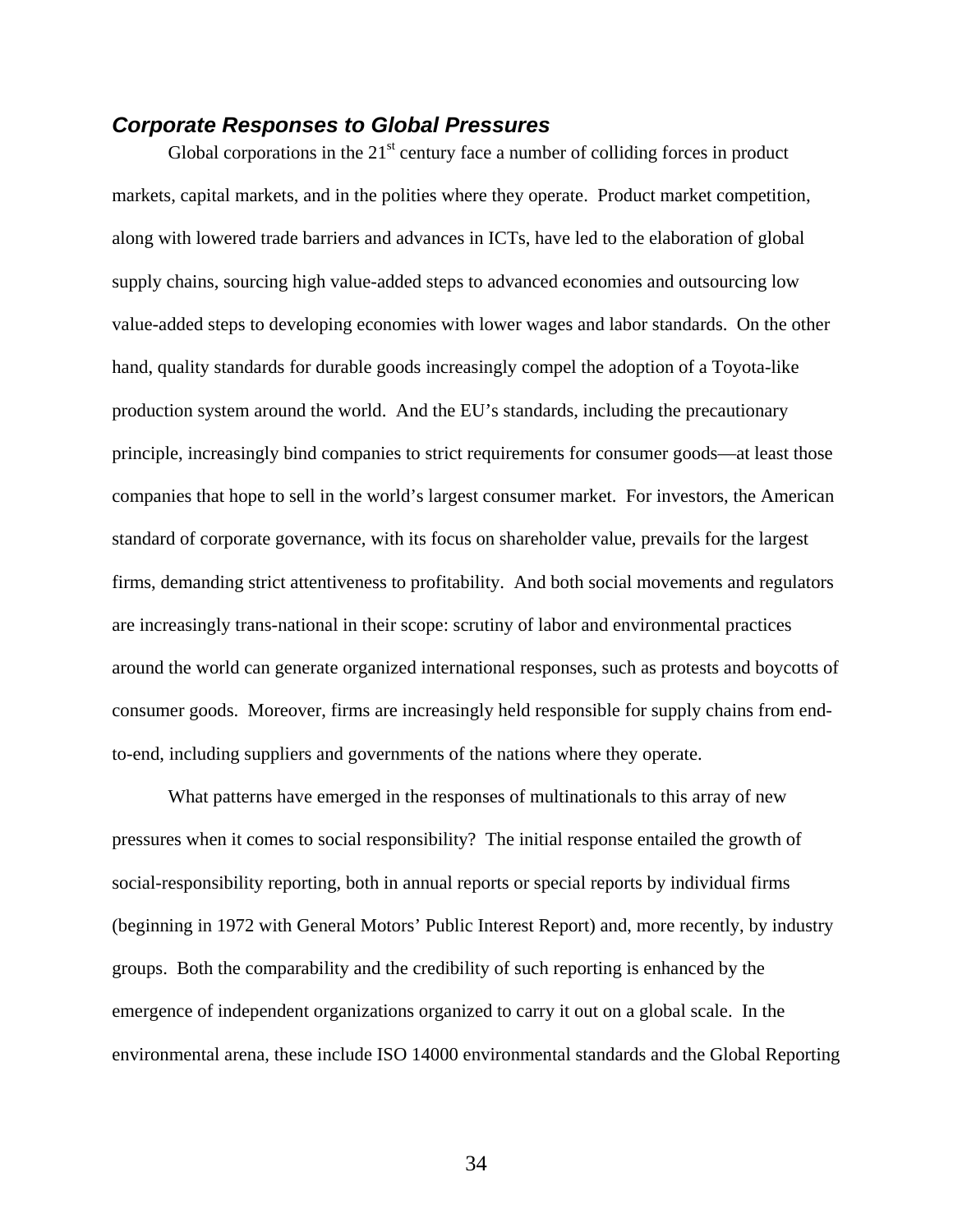Initiative. In CSR, a number of competing standards and ratings agencies have arisen, but we suspect that a common standard will emerge.

The European Commission has the most experience at harmonizing cross-national standardsfor CSR, and a number of European companies (and American subsidiaries in Europe) have multi-national works councils where employee and management representatives engage issues such as restruturing and CSR. Although these practices are generally not exported across the Atlantic to the US, an important exception was DaimlerChrysler, whose World Employee Committee included members from six countries, and whose firs task was to construct with management a set of guiding principles for global corporate responsibility (Kristensen and Zeitlin , 2005: 292-3). Fung et al. (2001) propose a self-regulatory "race to the top" that will both promote voluntary adoption of the highest standards by firms and the creation of best practices and credible certification by outside monitors.

Many of America's leading corporations have adapted their organizational structures by establishing a public-policy or social-responsibility committee of the board of directors and/or an environmental or HES (Health, Environment, Safety) staff headed by a vice president or other corporate officer, whose job it is to develop and implement effective programs not only to meet but, in many cases to go beyond, regulatory requirements. And, as the largest American firms increasingly organize their design, purchasing, production, and marketing strategies on a global basis, they are beginning to standardize their social-responsibility activities globally as well. Within the constraints imposed by differing national regulations, more and more leading firms are developing internal HES standards and control and audit procedures for their products, plants, and processes worldwide. Such an approach not only yields the cost reductions associated with standardization, but also makes employee training and communication more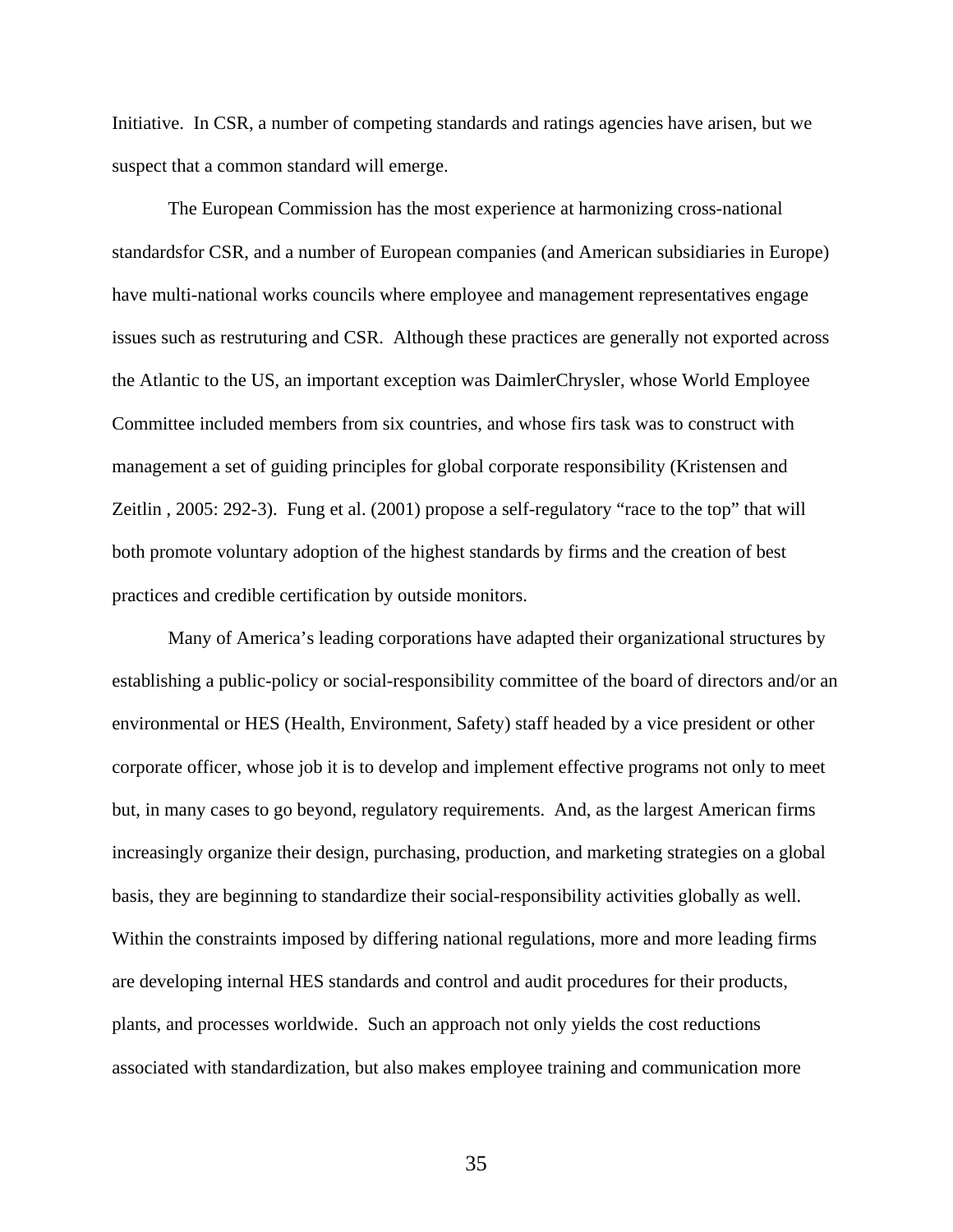effective and encourages the dissemination of best practices throughout the company's operations.

The implication of global firms' adoptions of standards for HES and for social responsibility can be broad. Global firms provide a mechanism for the spread of standards around the world, both within their own corporate boundaries and among their suppliers and other contractors. Thus, Ford's program for addressing HIV/AIDS among employees in its South African assembly plants were subsequently implemented in its facilities in China and India, transferred via the corporate health and safety department. It also provided a benchmark for programs of other, competing employers, as well as for Ford suppliers. Just as foreignowned plants are argued to raise prevailing wages in the communities where they are located, they can also raise labor and environmental standards and norms for social responsibility.

It is possible, of course, that we overestimate the capacity of MNCs to spread practices effectively within their own boundaries, much less to suppliers or other firms. Kristensen and Zeitlin (2005) analyze a London-based multinational that, like most MNCs today, achieved most of its growth through acquisitions around the world. Acquired firms responded in a variety of ways to their new corporate parent, but most maintained a substantial heritage of prior practice and ties to their local communities, and few became simply clones of a global model. Moreover, they found that the attention of corporate executives in London was much more oriented toward peers at other firms and the financial community and less on the operations of their firm on the ground in Denmark or Wisconsin. MNCs, in this view, are best seen as webs of semiindependent firms linked in a quasi-market, rather than coherent hierarchies in which the top commands and the bottom obeys. Our expectation, however, is that such arrangements are relatively short-lived, and that over time standardization on certain principles will out. George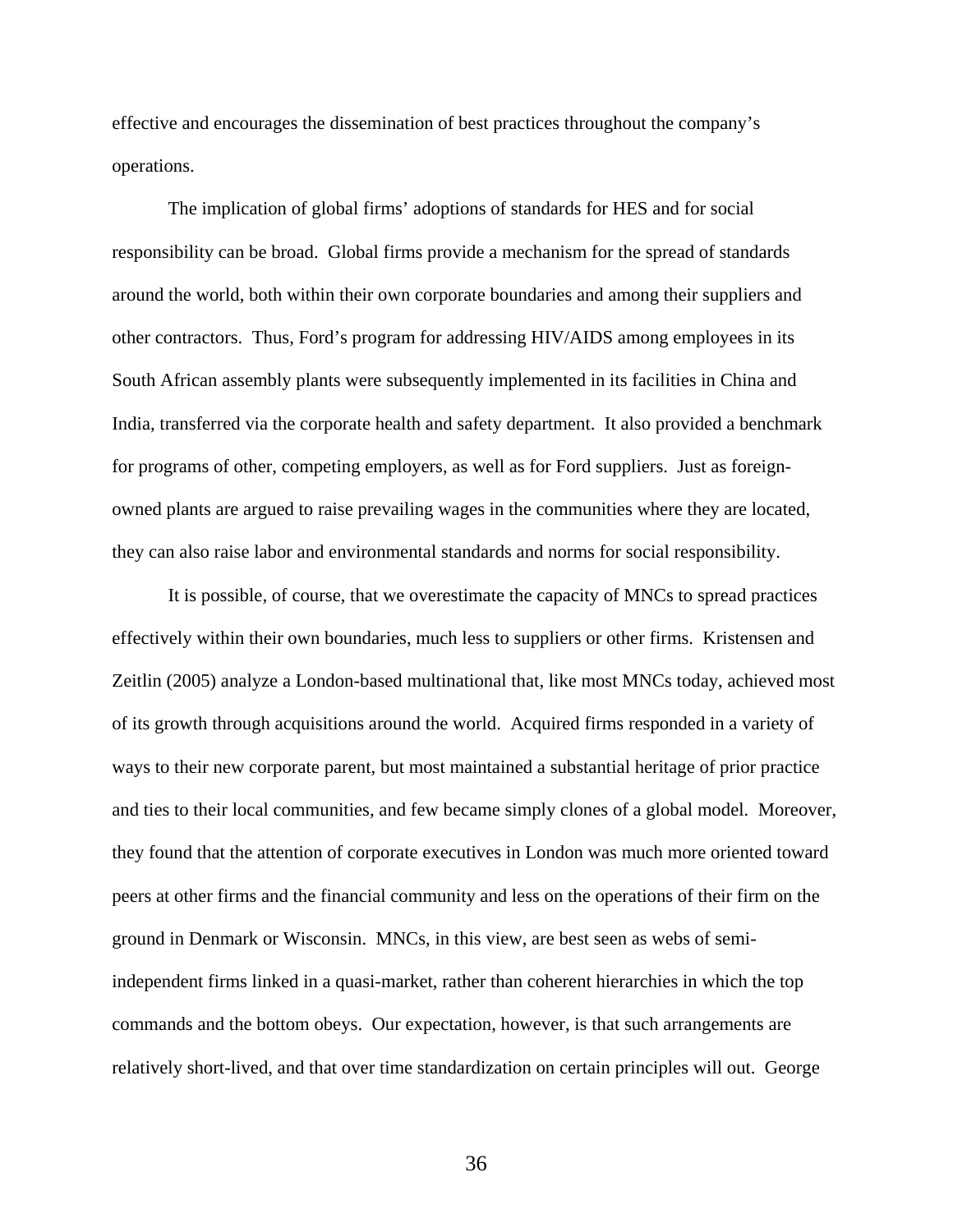David, CEO of United Technologies—a global manufacturing conglomerate that grew through a vigorous acquisition program—states that "we tolerate zero variance anywhere in the world from our global [health and safety] standards. Since these are typically set off US law and regulation, we end up exporting US practices all over the world" (Speech before the Council on Foreign Relations, March 15, 2000). Our experience suggests this is the more typical course.

Our analysis suggests that GCSR will increasingly be formally and materially supported in the policies and practices of corporation, whether or not top management has an ideological commitment to the policies. Global corporations now exist in a matrix of norms, organizational interests, and institutional structures that they cannot ignore. But what standards are likely to prevail? On the one hand, multinationals are devoting increased attention, in terms of money as well as executive time and attention, to CSR on a global scale, while at the same time exploiting jurisdictional freedom to minimize labor or environmental costs or tax bills in ways that many would regard as anti-social, in order to meet demands of investors for profitability. The divergent approaches to labor market flexibility in Europe as EU integration increases argue against a simple trajectory.

The overall proposition that emerges from our discussion is that social and regulatory pressures are drivers of GCSR, but that cost-driven processes of standardization within companies will tend to lead the tightest standards to prevail. That is, while production may be organized along Toyota lines, and corporate governance will reflect an American-style orientation to transparency and shareholder value, CSR in multinational firms will follow EU standards. Requirements for product safety and environmental impact that prevail in Europe will be adopted globally, potentially driving a "race to the top."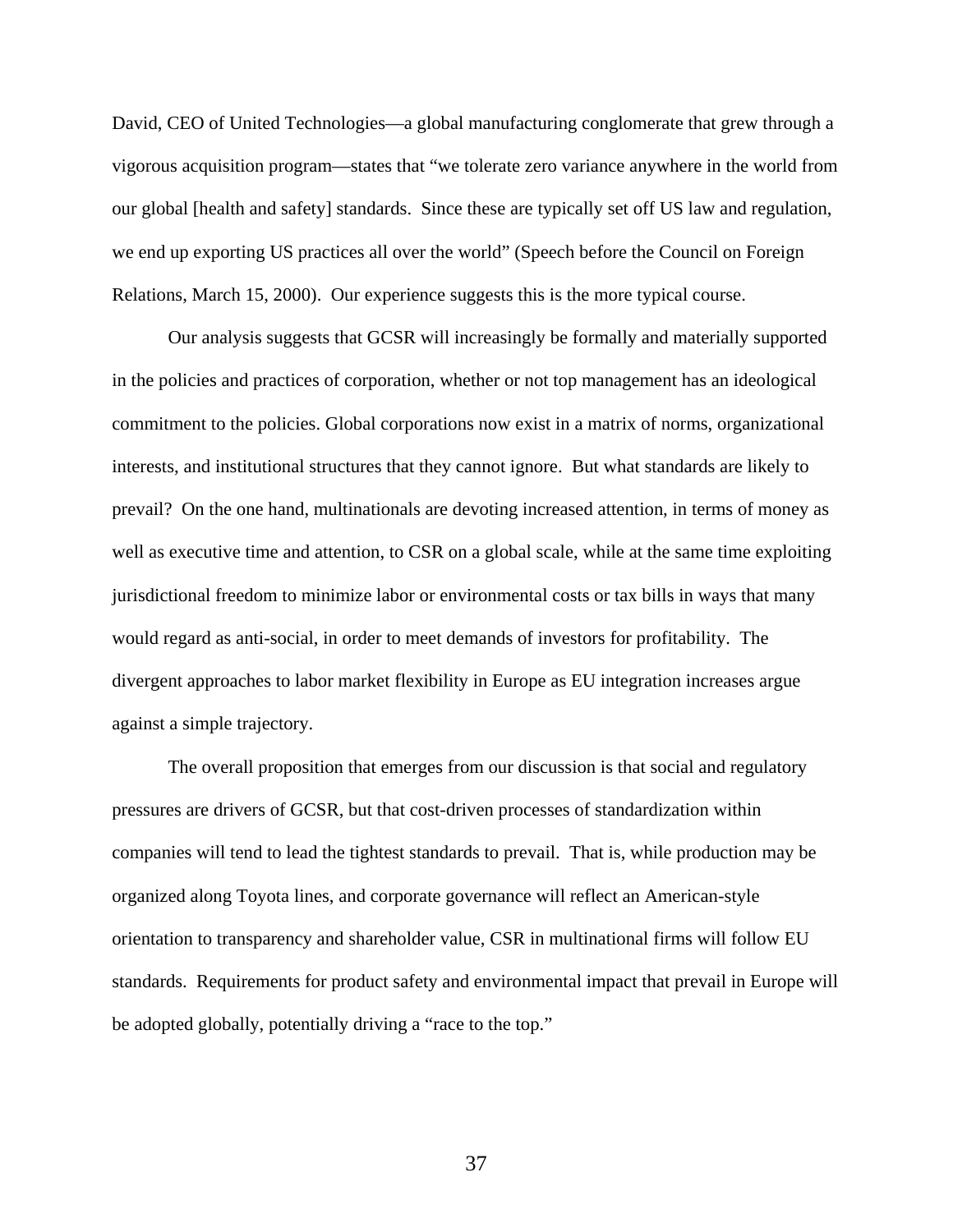We want to place this speculation in the broader debates around globalization. Scholars have sought to find a discernible path in globalization that often seems elusive. Many have deduced a race to the bottom in labor and environmental standards, in which producers chase the lowest-cost labor housed in the most lax regulatory environment, thus inducing states to compete to provide a docile and union free labor force and an anything-goes approach to pollution. Others have argued that a quest for shareholder value and industry dominance leads global corporations to list their shares in the US and thus conform to tight standards of transparency and accountability in corporate governance in order to raise capital (e.g., Coffee, 1999).

The evidence for both is hardly conclusive, and thus we are cautious in adding another "race" to the program. But we find that a combination of factors suggests that global firms will come to conform to EU standards of social responsibility as regards products and processes. First, regulation is the most consistent and effective force favoring CSR. The companies with the best records in particular domains of CSR have tended to be those that are most heavily regulated in those domains. Second, cost pressures typically favor global standardization within corporations, from parts to human resource practices to approaches to CSR. Third, the EU is now the world's largest consumer market, and its environmental and product-safety standards tend to be the strictest; thus, firms seeking to sell their goods in Europe will tend to adopt EU standards on a corporate basis. And finally, research suggests that global firms spread their standards outside their corporate boundaries, either unwittingly, by setting examples for local competitors, or by evangelism of suppliers and partners. Ironically, then, globalization is accompanied both by a race for lowest production costs *and* increasing demands for corporate social responsibility. In sum, pressures for global convergence of CSR standards are strong, but the paths by which this process proceeds are neither linear nor smooth.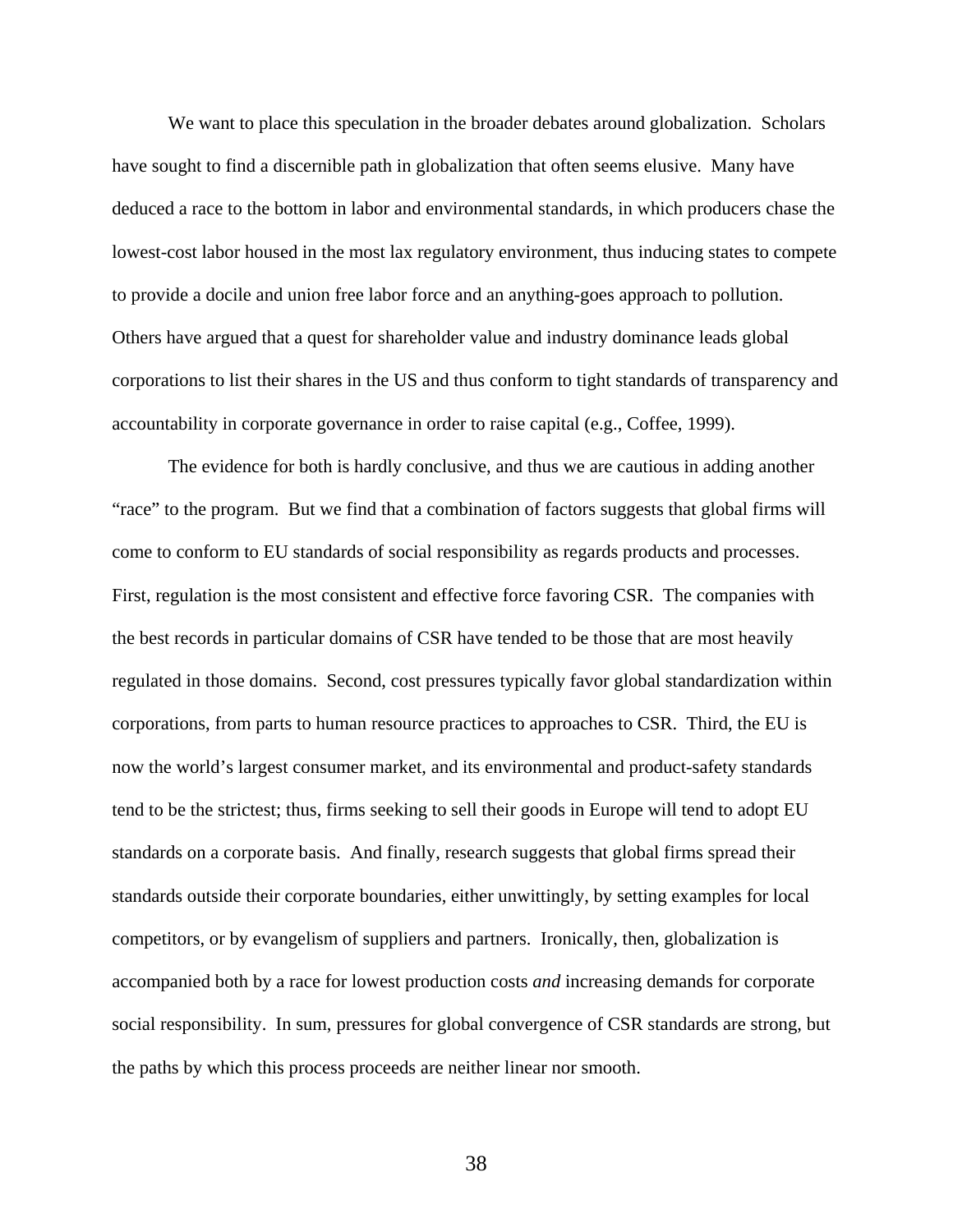### *References*

- Aguilera, Ruth V., John C. Dencker, and Xavier Excandell. 2005. "Left at the Alter? A Relational View of Merger and Acquisition Announcements in the 1990s." Unpublished, University of Illinois Urbana-Champaign, College of Business.
- Ahmadjian, Christina L, and Patricia Robinson. 2001. "Safety in Numbers: Downsizing and the Deinstitutionalization of Permanent Employment in Japan." *Administrative Science Quarterly* 46:622-654.
- Coffee, John C., Jr. 1981. "No Soul to Damn, No Body to Kick: An Unscandalized Enquiry into the Problem of Corporate Punishment" *Michigan Law Review* 79.
- Coffee, John C., Jr., 1999. "The Future as History: The Prospects for Global Convergence in Corporate Governance and its Implications." *Northwestern University Law Review* 93: 641-720.
- Davis, Gerald F., Kristina A. Diekmann, and Catherine H. Tinsley. 1994. "The Decline and Fall of the Conglomerate Firm in the 1980s: The Deinstitutionalization of an Organizational Form." *American Sociological Review* 59:547-570.
- Davis, Gerald F. and Tracy A. Thompson. 1994. "A Social Movement Perspective on Corporate Control." *Administrative Science Quarterly* 39:141-173.
- Davis, Gerald F. and Mayer N. Zald. 2005. "Social Change, Social Theory, and the Convergence of Movements and Organizations." In Gerald F. Davis, Doug McAdam, W. Richard Scott, and Mayer N. Zald (eds.), *Social Movements and Organization Theory:* 335-350. New York: Cambridge University Press.
- Dobbin, Frank, and Frank R. Sutton. 1998. "The Strength of a Weak State: The Rights Revolution and the Rise of Human Resources Management Divisions." *American Journal of Sociology* 104:441-476.
- Fung, Archon, Dara O'Rourke, and Charles Sabel. 2001. "Realizing Labor Standards: How Transparency, Competition, an Sanctions could Improve Working Conditions Worldwide." *Boston Review*.
- Gunther, Marc. 2005. "Cops of the Global Village." *Fortune* (June 27): 158-162.
- Hoffman, Andrew J. 2005. "Climate Change Strategy: The Business Logic behind Voluntary Greenhouse Gas Reductions." *California Management Review* 47(3): 21-46.
- Jacoby, Sanford M. 1997. *Modern Manors: Welfare Capitalism Since the New Deal*. Princeton: Princeton University Press.